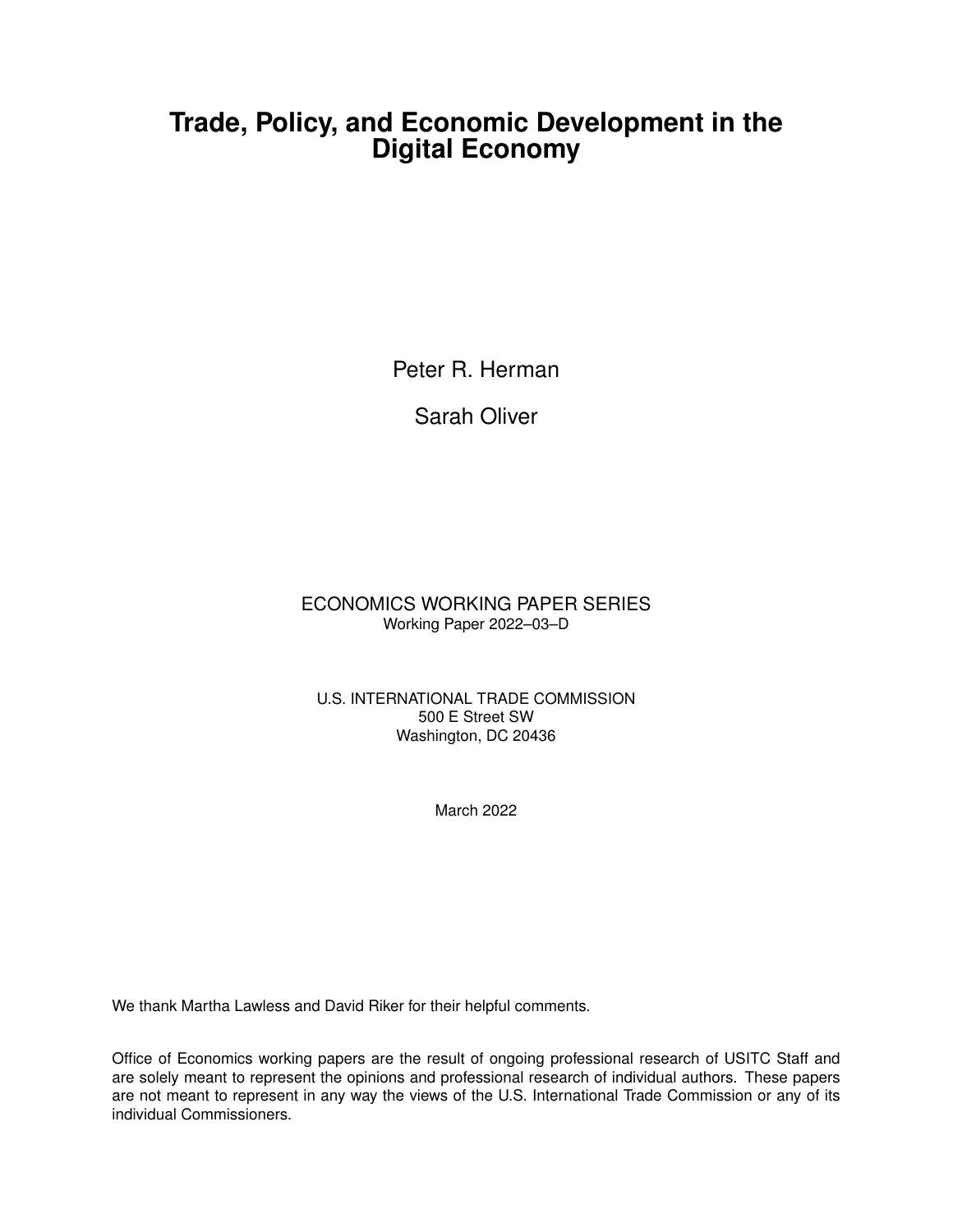Trade, Policy, and Economic Development in the Digital Economy Peter R. Herman and Sarah Oliver Economics Working Paper 2022–03–D March 2022

#### **Abstract**

We assess the impact of internet connectivity and digital trade policies on trade and welfare. Using a bilateral measure of internet connectivity, we find a significant positive relationship between the internet and both domestic and international trade for goods and services—at the both the intensive and extensive margin. We also find that digital trade facilitation provisions in trade agreements have significantly increased trade in services but not goods. These findings highlight that digital trade determinants play different roles for goods and services: the internet is beneficial for goods trade but critical for services. Finally, using a general equilibrium model of trade, we assess the trade and welfare impacts of increased internet connectivity in developing countries and find that increases in internet use can have large positive impacts on poorly connected countries. However, it also highlights the danger of developing countries falling behind as the digital economy continues to grow.

**Keywords:** Digital trade, gravity, internet, development, data policies, international trade, domestic trade, services, extensive margin.

**JEL:** D600, F140, F680, C540, O300

Peter R. Herman Research Division Office of Economics [peter.herman@usitc.gov](mailto:saad.ahmad@usitc.gov)

Sarah Oliver Services Division Office of Industries [sarah.oliver@usitc.gov](mailto:sarah.oliver@usitc.gov)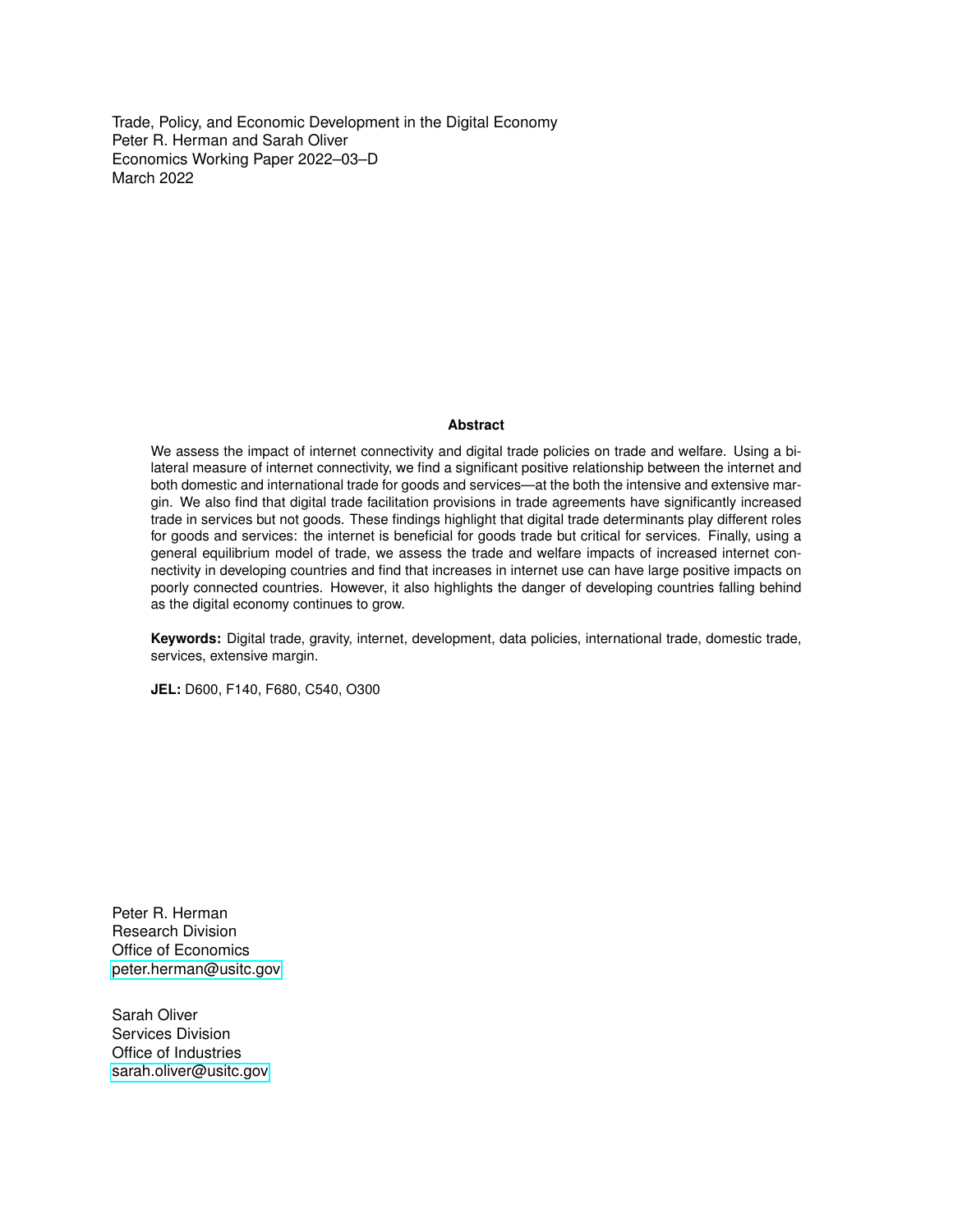## 1 Introduction

In recent years, trade policy has increasingly looked beyond tariffs and towards non-tariff determinants of trade. As part of that trend, digital trade considerations, such as the use of the internet and transmission of data across borders, have rapidly risen to the forefront of modern trade policy. By 2017, 75 trade agreements—representing almost 30 percent of all trade agreements in force—contained provisions related to trade in digital goods and services. Of those agreements, 61 contained a specific chapter dedicated to digital trade [\(Monteiro and Teh, 2017\)](#page-25-0). These chapters cover a wide variety of policies, including the promotion of e-commerce, facilitation of electronic authentication, prohibitions of customs duties on electronic transmissions, provisions related to electronic transfer of data, and protections for consumer data, for example. Such chapters have been considered highly influential components in major agreements including the U.S.- Mexico-Canada Agreement (USMCA) and the Comprehensive and Progressive Agreement for Trans-Pacific Partnership (CPTPP). For example, in their analysis of the probable effects of USMCA, the U.S. International Trade Commission found that commitments to maintaining the open transfer of data via the internet would be one of the most significant drivers of the agreement's effects on trade and the U.S. economy [\(USITC,](#page-26-0) [2019\)](#page-26-0). Given the significant role of digital trade provisions in ongoing and future trade negotiations, it is more important than ever to understand the role that digital trade determinants play in the global economy.

In this paper, we seek to provide a thorough and contemporary picture of the influences of digital trade determinants. We estimate the impacts of two prominent components of digital trade: internet connectivity and digital trade policies. Our analysis finds that there is a robust role for the internet in trade and that recent digital trade policies have increased trade for at least some sectors of the economy. Given the often large effects of these digital trade determinants on trade, we also examine the potential welfare impacts of increased internet connectivity. We find that even modest increases in internet usage within poorly connected countries could have large, positive, and far reaching impacts on their economy.

This work builds upon several earlier studies examining the role of the internet in trade. For goods trade, the internet primarily acts as a trade facilitation tool. For services trade, it can act as both a facilitation tool as well as a direct trade channel for services trade (video streaming vs DVDs, for example) and creation of new types of services (cloud computing, for example). In a recent review of the literature on the digital economy, [Goldfarb and Tucker](#page-25-1) [\(2019\)](#page-25-1) identify several channels through which digital technology can facilitate trade. First, the internet decreases numerous costs such as those related to search, replication, transportation, tracking, and verification. Second, the low-cost communication associated with internet access can benefit both urban businesses, via agglomeration effects, and geographically isolated businesses by providing access to larger markets. [Fernandes et al.](#page-24-0) [\(2019\)](#page-24-0) found that growth in internet usage in China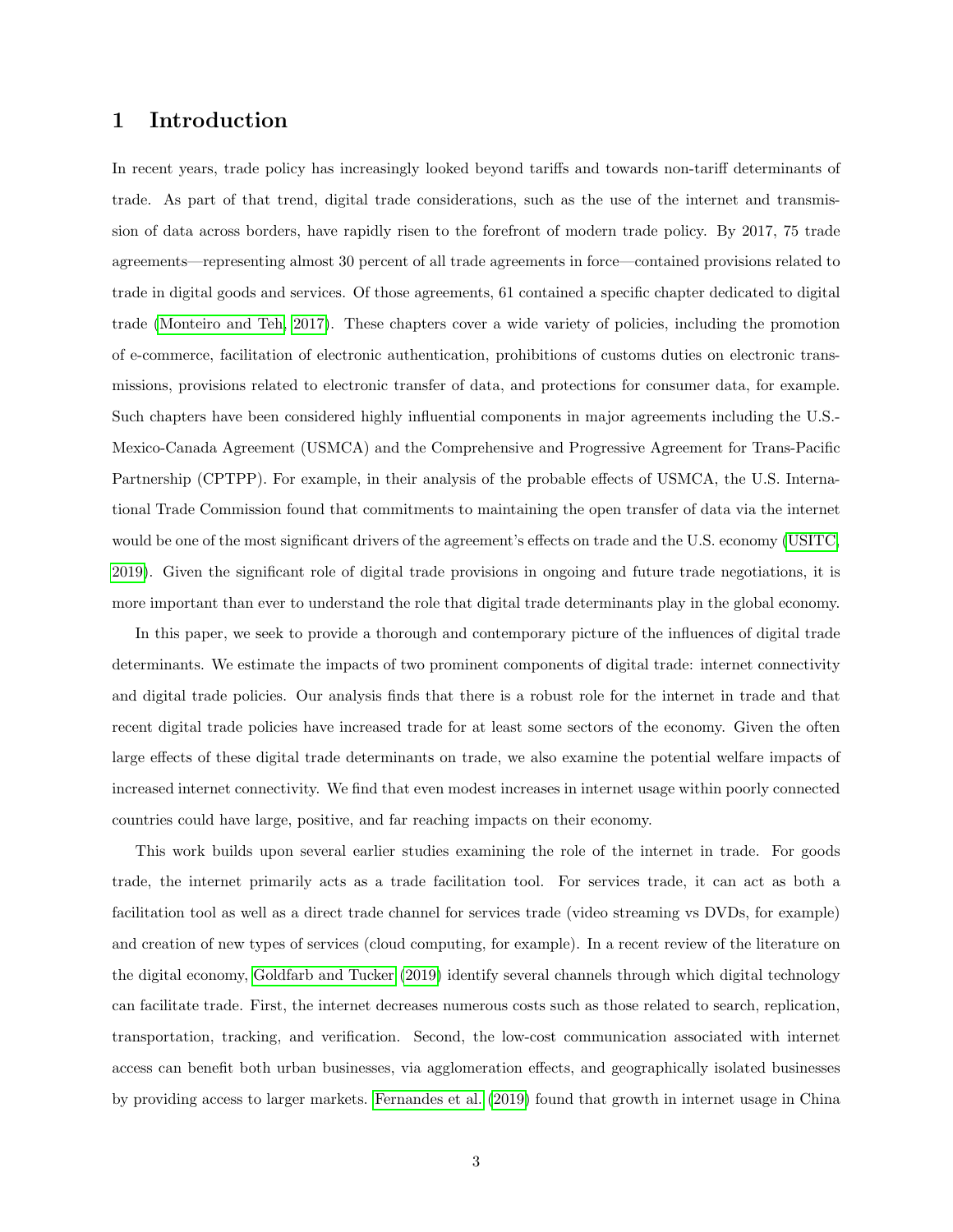led to significant export growth for goods at the firm level, highlighting the influential role that the internet has in facilitating business transactions. [Gnangnon](#page-25-2) [\(2020\)](#page-25-2) found similar results for services, noting that the internet has increased services export diversification globally. Focusing specifically on the role of the internet on reducing the trade-dampening effects of geographic distance, several studies have found that the internet decreases the effect of distance for goods (Hortasçsu et al., 2009; [Lendle et al., 2009\)](#page-25-4) and services [\(Blum and](#page-24-1) [Goldfarb, 2006;](#page-24-1) [Alaveras and Martens, 2015\)](#page-23-0), but does not eliminate home bias.

Several studies have attempted to estimate the effects of the internet using gravity models of trade. These models typically regress bilateral trade flows against measures of internet connectivity and other trade determinants to assess the impact that the internet has had on bilateral trade. [Freund and Weinhold](#page-24-2) [\(2002\)](#page-24-2) and [Freund and Weinhold](#page-24-3) [\(2004\)](#page-24-3) represent relatively early studies that find that increased internet use is associated with an increase in trade for both services and goods, respectively. Subsequent work, including that by [Vemuri and Siddiqi](#page-26-1) [\(2009\)](#page-26-1), [Liu and Nath](#page-25-5) [\(2013\)](#page-25-5), [Choi](#page-24-4) [\(2010\)](#page-24-4), and [Lin](#page-25-6) [\(2015\)](#page-25-6), has found similar empirical support for a positive relationship between the internet and trade in both goods and services.

Other studies have found that the role of the internet may depend on economic development level of trade partners. [Anderson et al.](#page-23-1) [\(2018\)](#page-23-1) find that digital infrastructure development decreases border barriers for a variety of service sectors from 2000 to 2006 and that these effects may differ based on level of development of a particular market. [Clarke and Wallsten](#page-24-5) [\(2006\)](#page-24-5) find a positive correlation between internet penetration and trade from developing to developed countries, but not across developing countries. Similarly, growth in internet use can drive increased trade. [Riker](#page-25-7) [\(2014\)](#page-25-7) simulates the effect of developing countries "catching up" to developed country broadband use, and finds a 29 percentage point increase in trade to GDP ratios on average for developing countries.

In addition to internet use in general, there are a variety of different internet-related policy measures around the world that further affect digital trade. Although more limited than the literature examining the internet and trade generally, there is a small but growing literature studying digital trade policies. [Spiezia](#page-26-2) [and Tscheke](#page-26-2) [\(2020\)](#page-26-2) suggest that provisions in trade agreements that address free data flows have two potential effects: a positive trade facilitating effect due to better international harmonization of regulatory frameworks and enhanced trust, and a trade restricting effect due to compliance costs and restrictions to the free flow of data. Consistent with these trade-offs, the authors find that some data agreements—such as the Council of Europe Convention 108—increased goods and services trade. Meanwhile, others—like the EU Data protection directive—decreased trade. Focusing on barriers to trade in digital services, [van der Marel](#page-26-3) [and Ferracane](#page-26-3) [\(2021\)](#page-26-3) find that more restrictive policies on the cross-border flow of data decrease services trade, conditional on the digital intensity of these sectors. Finally, [USITC](#page-26-4) [\(2021\)](#page-26-4) looks at the impact of provisions in trade agreements that facilitate free flows of data via the internet on international trade flows,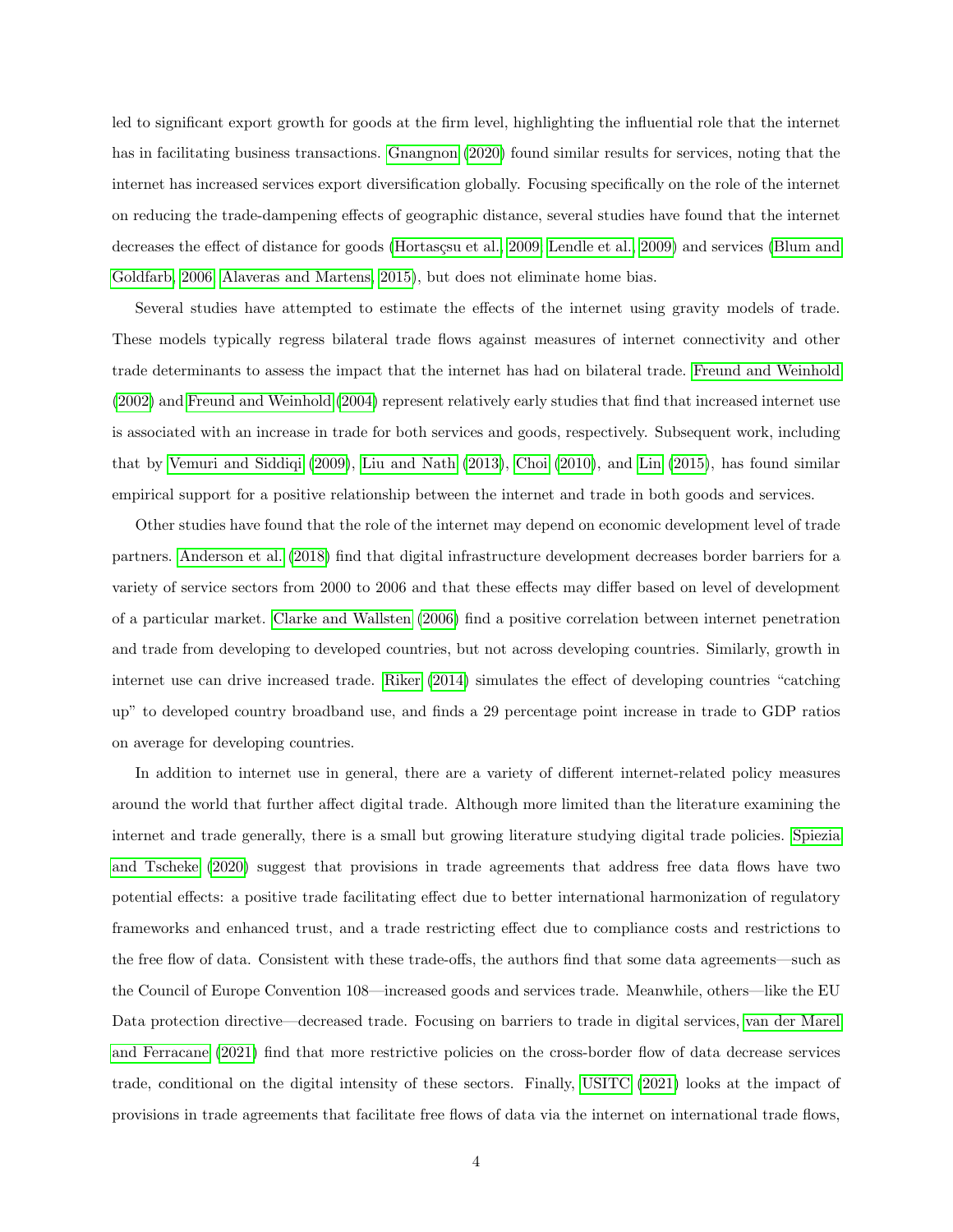and finds a positive and significant relationship between these provisions and trade in seven types of services trade flows.

We build on this prior work by examining two aspects of digital trade: internet connectivity and digital facilitation policies in preferential trade agreements (PTA). First, we empirically estimate the impacts of these two trade determinants using a modern, theoretically motivated gravity model of trade. In addition to the digital trade determinants, we include a comprehensive collection of controls to mitigate endogeneity concerns, capture global integration trends, and better identify the true effects of our digital trade factors. Because of these controls, we consider this work an important methodological update of much of the existing empirical literature. The results provide strong evidence that internet connectivity is a powerful means of facilitating trade, especially internationally. A one standard deviation increase in joint internet connectivity between trading partners would increase bilateral trade by more than 38 percent. Second, we find some evidence of positive impacts from recent digital trade facilitation policies for trade in services. Finally, by examining the extensive margin directly, we find that growth in internet connectivity increases the number of products exported for both goods and services exports, though the effect is considerably stronger for services exports. This provides further support for the notion that the internet is a cost reducing factor for goods trade and a significant vehicle for services trade.

To better understand the global impacts of digital trade facilitation, we examine the general equilibrium effects of changes in internet connectivity on trade and welfare.[1](#page-4-0) Our analysis considers a hypothetical scenario in which internet connectivity in Nigeria, a large developing economy with relatively limited internet penetration, were to rise to the level of Brazil, a similarly sized developing country with much higher internet use. We find that such an increase in internet use would have significant impacts on the Nigerian economy as well as the rest of the world. Nigeria would participate much more in international trade, raising its exports by more than 9 percent. The increase in economic activity and more favorable prices would result in a nearly 16 percent increase in real GDP. In the rest of the world, countries with high internet use would mostly benefit from Nigeria's increased internet use due to lower trade costs with Nigeria. Meanwhile, countries with low internet use would largely experience losses due to global trade diversion towards Nigeria. These losses signal risk for developing countries that fall behind in the expanding digital economy.

The remainder of the paper details these findings, the data used, and the methods employed. Section 2 describes our measures of internet connectivity and free data flow provisions. Section 3 describes the empirical approaches and presents their findings. Section 4 describes the general equilibrium model and presents results of the hypothetical scenario involving internet connectivity in Nigeria. Finally, section 5

<span id="page-4-0"></span> $1$ This analysis follows a growing literature using new quantitative trade models to evaluate trade policies. For example, similar models have been used to assess the impacts of trade agreements [\(Anderson and Yotov, 2016\)](#page-24-6), international borders [\(Anderson et al., 2018\)](#page-23-2), Brexit [\(Brakman et al., 2018\)](#page-24-7), and common language [\(Gurevich et al., 2021\)](#page-25-8).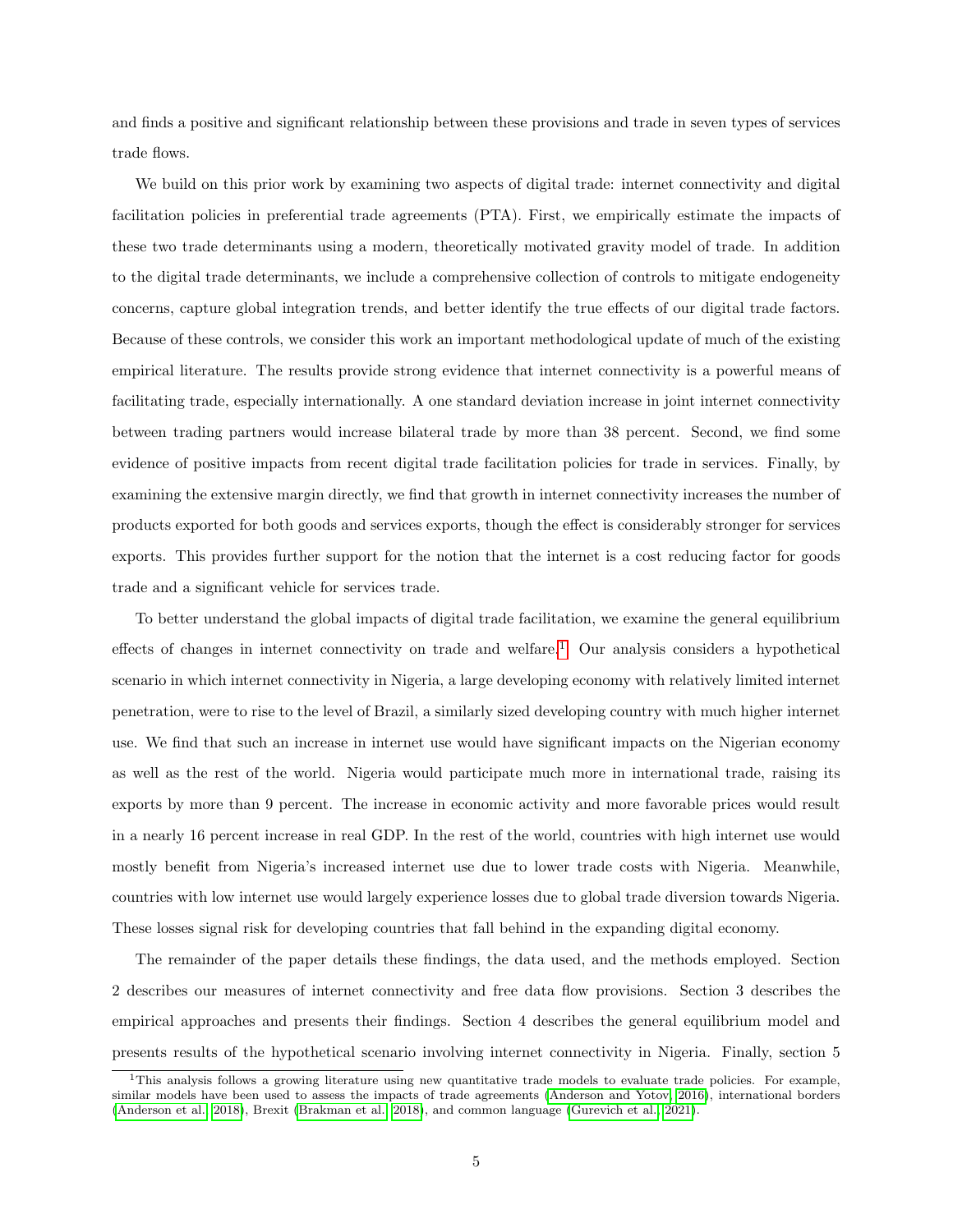concludes.

## 2 Internet Connectivity and Data Flow Provisions

To study the effects of digital trade determinants, we compile data reflecting two important components of digital trade. The first component is digital connectivity, which we examine using information on internet usage around the world. The second component is digital policies, which we examine by looking at provisions in PTAs that promote the free flow of data across borders via the internet. In this section, we detail these components and the data used to measure them.

#### 2.1 Internet Connectivity

A key component to the digital economy, domestically and internationally, is the use of the internet. In order to communicate or complete transactions over the internet, both partners need access. Thus, general internet connectivity between markets is a necessary starting point for digital trade. To measure internet connectivity, we construct a bilateral measure of internet use that varies across trade partners and time.

To study the effects of internet connectivity on trade, we draw on the literature examining the role of communication in international trade. This past work has found a consistently strong trade facilitating role for common languages and the ease of communication.[2](#page-5-0) Recent work, such as that by [Melitz and Toubal](#page-25-9) [\(2014\)](#page-25-9), has examined language and communication by measuring the likelihood that two people, selected at random from different countries, can speak the same language. They find that the higher the likelihood of this match, the higher the volume of trade.

We apply this same logic to internet connectivity and build a measure that reflects the likelihood that two people are both connected to the internet. The index  $(IC_{ijt})$  is defined as  $IC_{ijt} = \phi_{it} \times \phi_{jt}$  where  $\phi_{it}$ and  $\phi_{it}$  are the proportion of the population connected to the internet in countries i and j respectively. The constructed index ranges between 1, in which all residents in both countries use the internet, and zero, in which no one in at least one of the countries is a user. Notably, the measure is constructed both internationally  $(i \neq j)$  and domestically  $(i = j)$ . By treating internet connectivity as a bilateral factor, we diverge from most of the existing literature, which has treated internet use as a country-level characteristic. In doing so, we believe we are able to more effectively capture the important fact that internet connectivity inherently requires that both parties be connected, resulting in potentially important bilateral heterogeneity.

Given the recent expansion of internet access via mobile devices, particularly in developing countries,

<span id="page-5-0"></span><sup>&</sup>lt;sup>2</sup>In their meta-analysis of the gravity literature, [Head and Mayer](#page-25-10) [\(2014\)](#page-25-10) find that language is one of the most frequently included factors in gravity specifications and is typically found to be trade facilitating. For a survey of language and international trade, see [Egger and Toubal](#page-24-8) [\(2016\)](#page-24-8).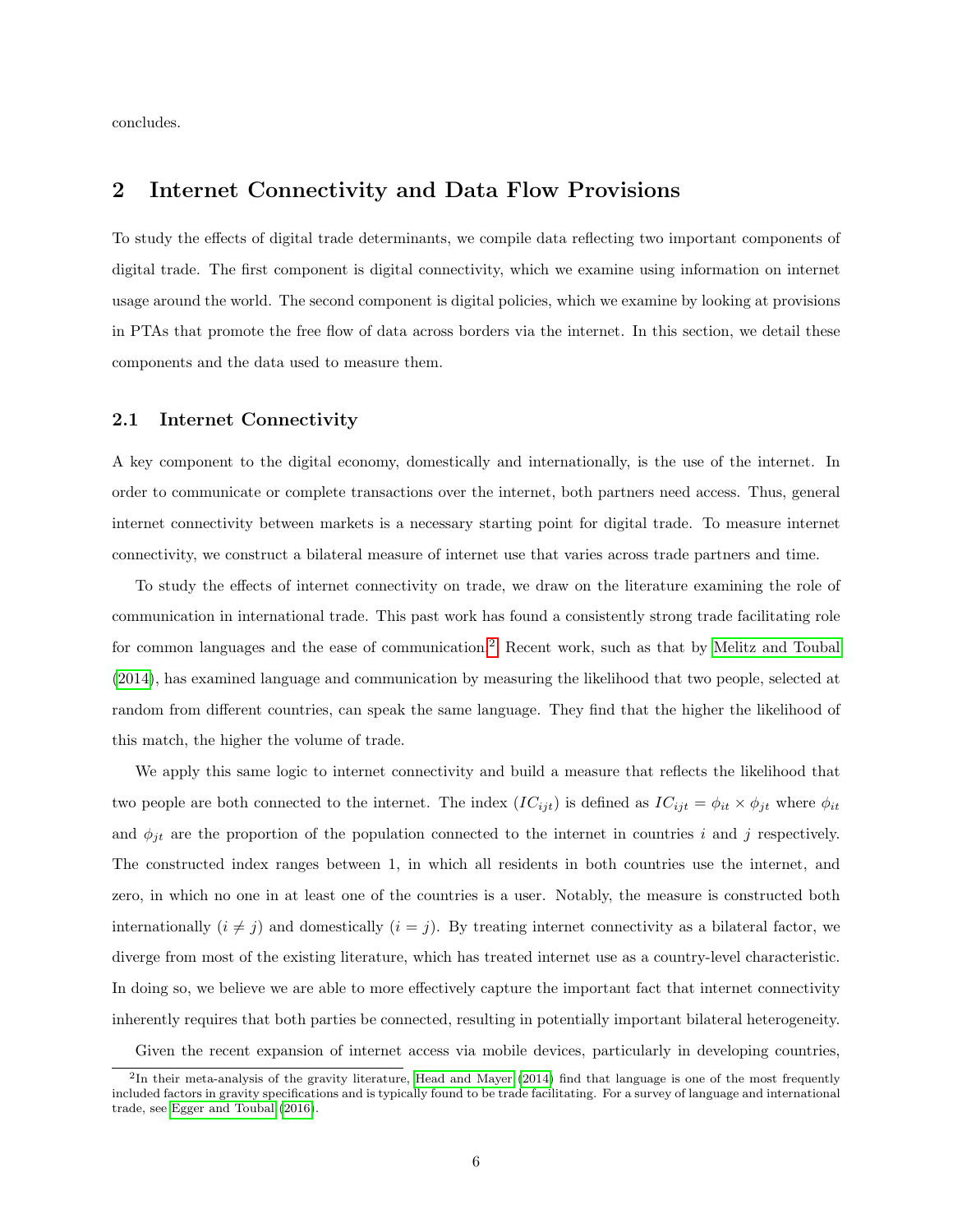we choose to focus on a broad measure of internet use sourced from the International Telecommunication Union (ITU) World Telecommunication/ICT Indicators Database, which provides an annual measure of "Individuals using the internet".[3](#page-6-0) The data series defines internet users as individuals who have used the internet in the last 3 months via essentially any means (computer, mobile phone, video game system, etc.). It covers up to 217 countries from 1996 to the present.[4](#page-6-1)

Our IC index takes this unilateral measure of internet connectivity and makes it a time varying bilateral measure that captures the extent to which pairs of countries have become mutually better connected by the internet. In 2000, the beginning of our sample, the average index value was 0.01, suggesting two randomly selected people from a pair of countries only had a 1 percent chance of both being internet users. By 2016, the average index value increased to 0.27.

While internet use has increased globally throughout our data sample, levels of internet connectivity vary considerably across countries, as illustrated in figure [1.](#page-7-0) Unsurprisingly, high-income countries have had substantially higher rates of internet connectivity throughout all of our sample period and experienced a higher rate of growth for many of the earlier years. However, connectivity in middle- and low-income countries has also grown steadily over our sample period, accelerating in more recent years. Nonetheless, there were still large portions of the population without access to the internet at the end of our sample, even among high-income countries.

#### 2.2 Free Data Flow Policies in Trade Agreements

In recent years, many countries have adopted digital policies in their trade agreements that seek to promote digital trade. These policies frequently target many different aspects of digital trade such as duty free treatment of electronic transmissions, electronic authentication, cybersecurity, data privacy, free movement of data, and intellectual property rights protection. Given the variety of provisions that can appear under the broad category of "digital trade", we further restrict the policies considered to provisions in trade agreements that promote the free flow of data over the internet between countries. Data flow provisions were selected because they represent some of the most broad-cutting digital trade provisions and they potentially impact all sectors of the economy. This narrowing of focus allows us to eliminate policies that may be sector-specific (such as regulations governing internet services providers), or may not aim to lower trade barriers (such as a requirement that one PTA signatory increase their data protection standards to international standards). Additionally, free data flow provisions are a clear policy analog to internet connectivity and thus pair nicely

<span id="page-6-1"></span><span id="page-6-0"></span><sup>&</sup>lt;sup>3</sup>The data is accessible from World Bank's World Development Indicators database.

<sup>&</sup>lt;sup>4</sup>In the previous literature, a variety of other measures have been used determine the level of internet connectivity in a country, including number of web hosts [\(Freund and Weinhold, 2002,](#page-24-2) [2004\)](#page-24-3), cross-country hyperlinks between websites [\(Hellmanzik and](#page-25-11) [Schmitz, 2015,](#page-25-11) [2017\)](#page-25-12), internet subscriptions [\(Liu and Nath, 2013\)](#page-25-5), page views [\(Alaveras and Martens, 2015\)](#page-23-0), and broadband use [\(Riker, 2014\)](#page-25-7).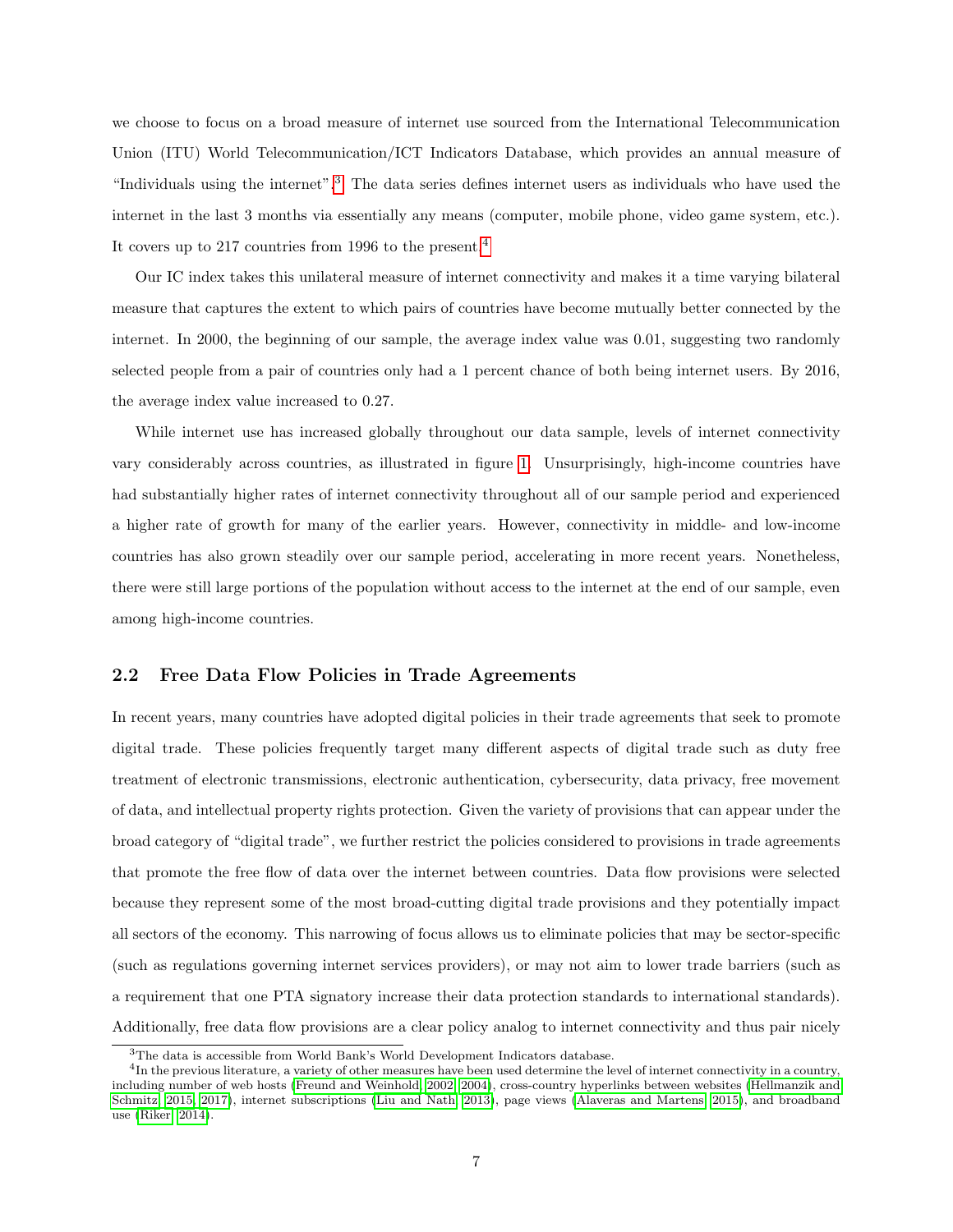<span id="page-7-0"></span>

Figure 1: Growth of Internet connectivity by income group, 2000–2016

Note: High-, middle-, and low-income classifications come from World Bank aggregation of country data. High-income countries had a GNI per capita above \$12,695 in 2020, middle-income countries fell between \$1,046 and \$12,695 per capita in 2020, and low-income countries had a GNI per capita below \$1,046.

with the other components of our analysis.

Data flow provisions in trade agreements represent just some of the many policies that countries have introduced to govern the internet. Many of the most familiar are domestic policies seeking to establish rules for things like data privacy, copyright protections, and net neutrality. While these types of policies may have an indirect impact on international trade, they are often motivated by non-commercial objectives and therefore are not strictly digital trade policies. Our choice to examine only digital trade policies in PTAs intentionally focuses our analysis on policies that are unambiguously targeted at trade.

Data on free data flow measures is compiled from the Trade Agreements Provisions on Electronic-Commerce and Data (TAPED) database (Burri and Polanco,  $2020$ ).<sup>[5](#page-7-1)</sup> We derive a bilateral indicator  $(DFP_{it})$  for the presence of data flow policies in a PTA based on the combination of several categories of provisions. The indicator is coded as having a data flow provision if any of the following provisions appear in an agreement between countries i and j in year  $t$ <sup>[6](#page-7-2)</sup>.

• The agreement's e-commerce chapter includes provisions on data flows. Specifically, the chapter contains language (i) allowing cross-border electronic data transfer (personal and business) or (ii) recognizing the importance of information flows for trade and asking parties to refrain from imposing barriers.

<sup>&</sup>lt;sup>5</sup>The data is available from the University of Lucerne at [https://www.unilu.ch/en/faculties/faculty-of-law/](https://www.unilu.ch/en/faculties/faculty-of-law/professorships/managing-director-internationalisation/research/taped/) [professorships/managing-director-internationalisation/research/taped/](https://www.unilu.ch/en/faculties/faculty-of-law/professorships/managing-director-internationalisation/research/taped/).

<span id="page-7-2"></span><span id="page-7-1"></span><sup>6</sup>These categories correspond to questions 1.28.1, 2.1, 1.28.4, and 2.4 in the TAPED database.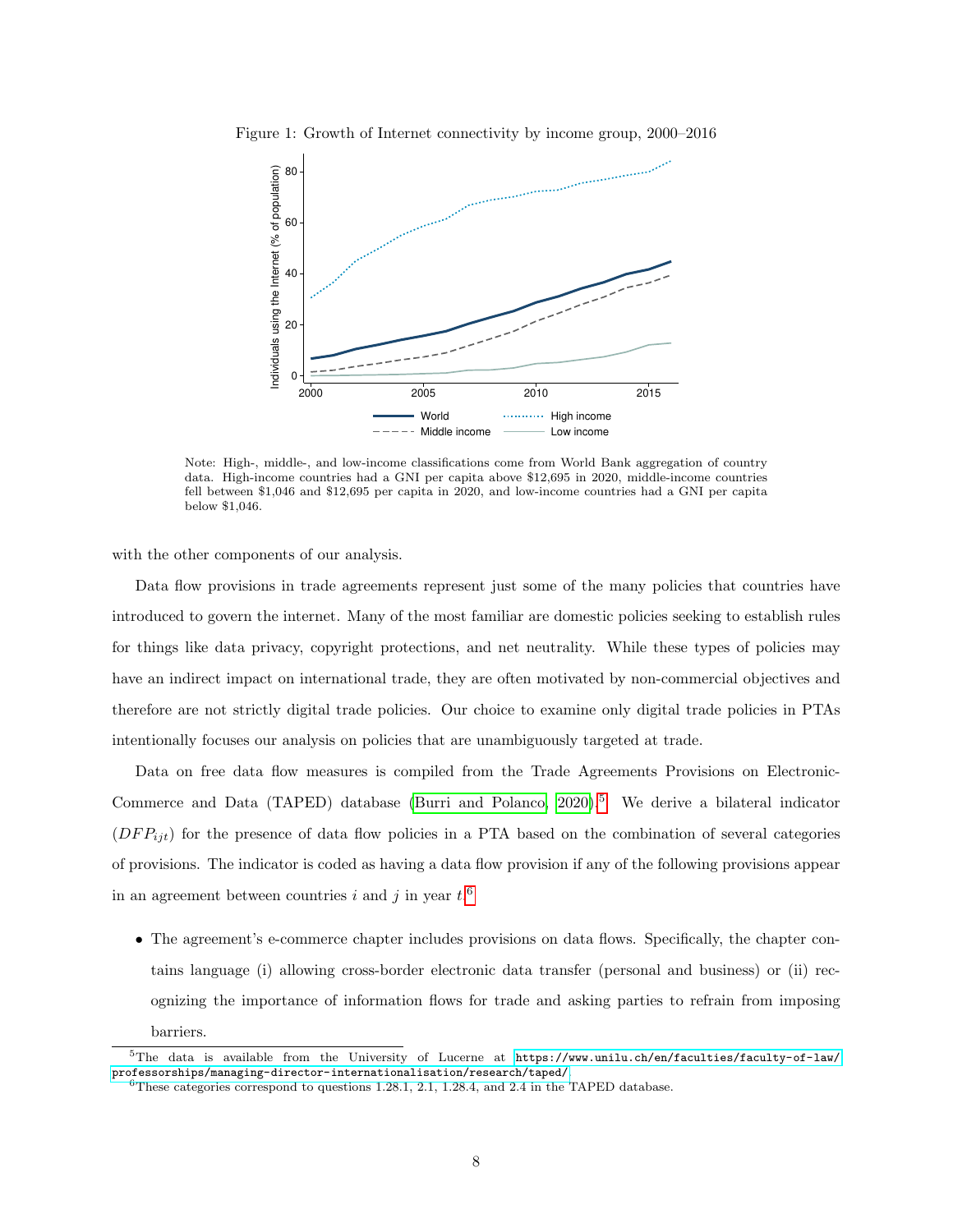- The agreement specifies that cross-border data flows will be free between members in general and not only for specific service sectors or commercial transactions.
- The agreement prohibits data localisation policies that would require that companies store data in a particular country.

From 2000 to 2016, 50 international agreements containing data flow provisions went into force, beginning with a 2001 agreement between New Zealand and Singapore.<sup>[7](#page-8-0)</sup> The number of agreements with free data flow provisions increased over our sample from 5 agreements in the first five years of our data (2000-2004) to 23 agreements in the last five years (2012-2016). It is important to note that two major agreements with free data flow provisions—CPTPP and USMCA—are not included in our data because they entered into force after 2016, the last year for which we had the necessary trade data. Of the agreements covered, 18 are between high-income country pairs (36 percent), 29 are between high-income and low- or middle-income countries (58 percent), and 3 are between low- or middle-income countries (6 percent).

## <span id="page-8-3"></span>3 Estimating Digital Trade Determinants

To estimate the impacts of internet connectivity and internet-related trade policies, we use a gravity model of trade. The gravity model is a framework that is well grounded in economic theory and has been shown for decades to perform well in empirical applications [\(Head and Mayer, 2014;](#page-25-10) [Yotov et al., 2016\)](#page-26-5).<sup>[8](#page-8-1)</sup> In particular, empirical gravity models have often been used to estimate a wide range of bilateral trade determinants, ranging from tariff costs and other policy measures to geographic factors and cultural affinities. Estimating the impacts of digital trade determinants is a natural extension. Much of the past work empirically studying the effects of digital trade have utilized gravity specifications.

Our empirical gravity framework is given by the following model:

<span id="page-8-2"></span>
$$
X_{ijt} = \exp\{\beta_1 IC_{ijt} + \beta_2 EU_{ijt} + PTA_{ijt} * (\beta_3 + \beta_4 DFP_{ijt}) + \sum_t b_t + \mu_{it} + \nu_{jt} + \rho_{ij}\} + \epsilon_{ijt}.
$$
 (1)

Bilateral trade between an exporter (i) and an importer (j) in year (t) is denoted by  $X_{ijt}$ . Trade is modeled as a function of our measure of internet connectivity  $(IC_{ijt})$ , EU membership  $(EU_{ijt})$ , preferential trade agreements  $(PTA_{ijt})$ , and free data flow provisions  $(DFP_{ijt})$ . Because free data flow provisions are components of trade agreements, we include that term as an interaction with the PTA variable. As a result, the model estimates the general impact of PTAs via  $\beta_3$  and the marginal impact of data flow restrictions

<span id="page-8-0"></span><sup>7</sup>This date range corresponds with available trade data in our sample.

<span id="page-8-1"></span><sup>8</sup>We provide a more thorough discussion of the theoretical model in section [4.](#page-16-0)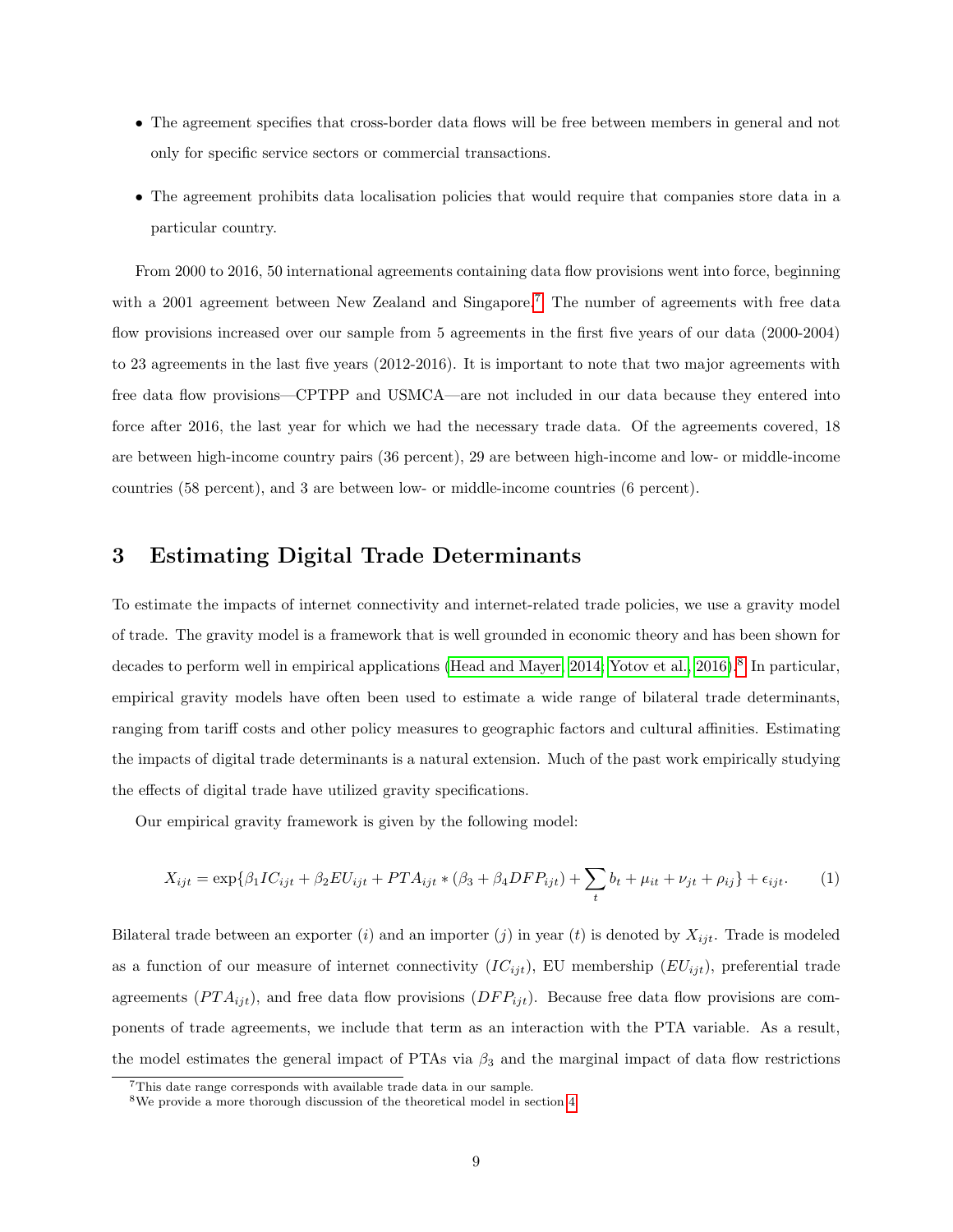when they appear in PTAs via  $\beta_4$ . We also include several other sets of controls that are standard in the literature. Exporter-year  $(\mu_{it})$  and importer-year  $(\nu_{it})$  fixed effects are included in order to control for the multilateral resistances described by [Anderson and van Wincoop](#page-24-10) [\(2003\)](#page-24-10). These terms capture the many country-specific factors that determine price levels and trade cost incidences in each exporting and importing country. Exporter-importer fixed effects  $(\rho_{ij})$  are included for several reasons. First, they capture non timevarying bilateral factors that determine trade between pairs of countries, such as distance, shared borders, and cultural ties. Second, as noted by [Baier and Bergstrand](#page-24-11) [\(2007\)](#page-24-11), bilateral fixed effects can help mitigate endogeneity concerns with the time-varying factors of interest. Finally, following the recommendations of [Bergstrand et al.](#page-24-12) [\(2015\)](#page-24-12), we include a series of international border-year fixed effects  $(b_t)$ , which take a value of 1 in year t if the trade flow is international  $(i \neq j)$ . These terms are meant to control for heterogeneity in unobservable bilateral international trade costs. Including these controls should help better capture changes in the costs of international trade relative to domestic trade and therefore mitigate potential biases in the estimates for internet connectivity and data flow provisions.

The model is estimated using a Poisson Pseudo Maximum Likelihood (PPML) procedure, as recommended by [Santos Silva and Tenreyro](#page-26-6) [\(2006\)](#page-26-6). PPML offers several advantages over alternative estimators; it allows for the inclusion of zero trade flows, and provides superior treatment of heteroskedasticity that is often present in trade data.<sup>[9](#page-9-0)</sup>

We combine the internet connectivity and data flow provisions information with data from several other sources. Bilateral trade data, including both international and domestic (intra-national) flows, was taken from the International Trade and Production Database for Estimation (ITPD-E) of [Borchert et al.](#page-24-13) [\(2021\)](#page-24-13).[10](#page-9-1)

#### <span id="page-9-2"></span>3.1 The Effects of Digital Determinants

Table [1](#page-10-0) presents the results from a series of estimations based on equation [1.](#page-8-2) The specifications in each column sequentially add terms to the model in an effort to understand the marginal impact of their respective inclusion. In all cases, the dependent variable is aggregate trade, reflecting flows of both goods and services. Column (1) reflects a baseline model that includes only the conventional gravity covariates for PTAs and EU membership as well as a collection of fixed effects. In both cases, the estimates are positive, significant, and consistent with prior estimates in the literature.

Column (2) introduces the the internet connectivity measure, which is also positive and significant. The magnitude of the estimate implies that a one standard deviation increase in internet connectivity between two countries, which represents a 16 percentage point increase in the likelihood that two randomly selected

<span id="page-9-0"></span><sup>9</sup>To perform the regressions, we use the estimation routines of [Correia et al.](#page-24-14) [\(2019\)](#page-24-14) and [Larch et al.](#page-25-13) [\(2019\)](#page-25-13).

<span id="page-9-1"></span> $10$ The ITPD-E database can be downloaded from <https://www.usitc.gov/data/gravity/itpde.htm>.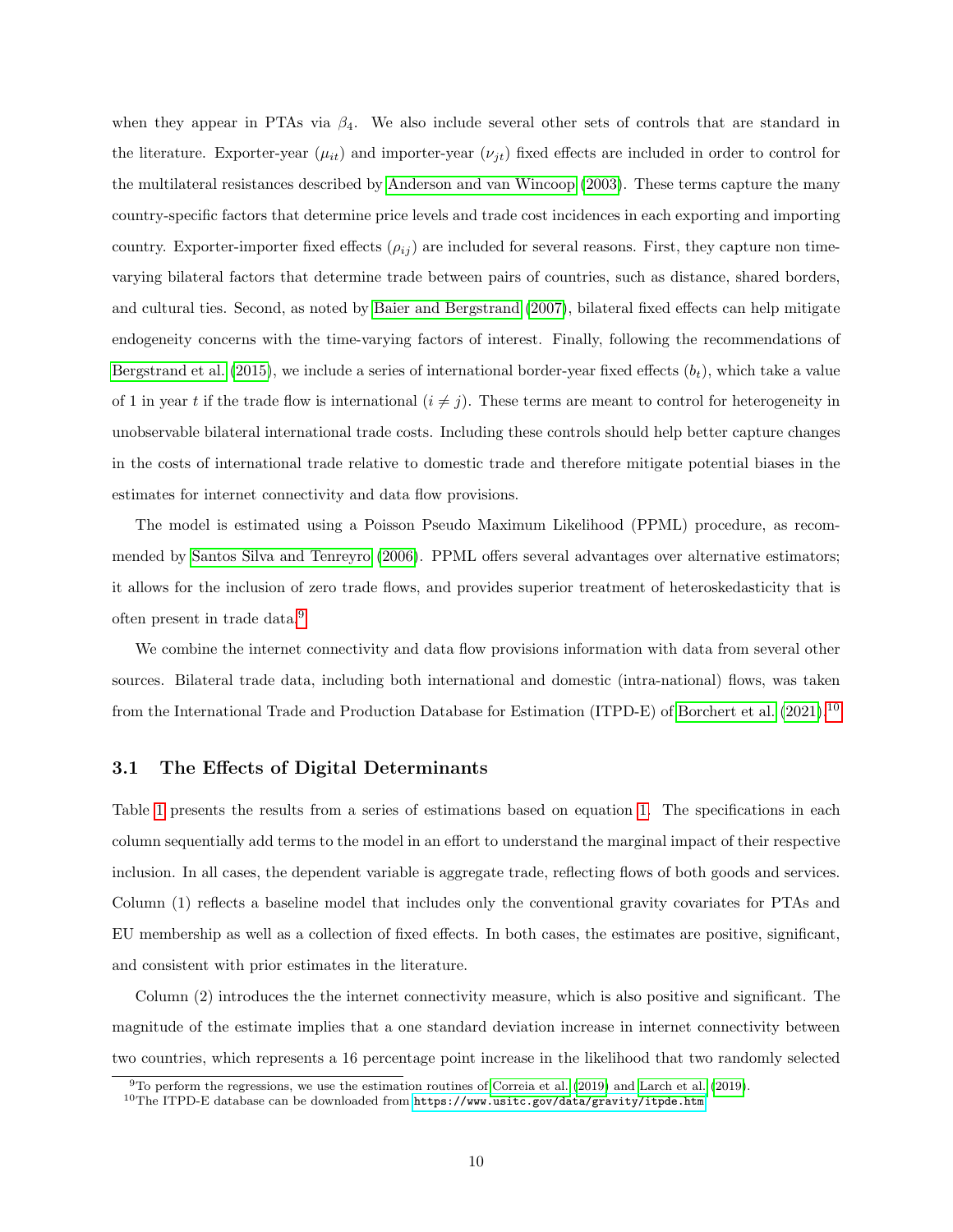|                                                             | (1)         | (2)         | (3)         | $\left(4\right)$ | $\left( 5\right)$ |
|-------------------------------------------------------------|-------------|-------------|-------------|------------------|-------------------|
| <b>PTA</b>                                                  | $0.156***$  | $0.153***$  | $0.153***$  | $0.165***$       | $0.160***$        |
|                                                             | (0.0435)    | (0.0408)    | (0.0405)    | (0.0426)         | (0.0415)          |
| EU membership                                               | $0.127***$  | $0.102**$   | $0.0812*$   | $0.107**$        | 0.0598            |
|                                                             | (0.0420)    | (0.0427)    | (0.0438)    | (0.0425)         | (0.0432)          |
| Internet                                                    |             | 1.988***    |             |                  |                   |
|                                                             |             | (0.431)     |             |                  |                   |
| Internet $\times$ International                             |             |             | $1.724***$  | $1.704***$       | $1.666***$        |
|                                                             |             |             | (0.464)     | (0.455)          | (0.445)           |
| Internet $\times$ Domestic                                  |             |             | $1.114**$   | $1.065**$        | $0.958**$         |
|                                                             |             |             | (0.518)     | (0.502)          | (0.483)           |
| $PTA \times Data$ flow provision                            |             |             |             | $-0.0394$        | $0.276***$        |
|                                                             |             |             |             | (0.0284)         | (0.0600)          |
| $PTA \times Data flow \times Internet \times International$ |             |             |             |                  | $-0.557***$       |
|                                                             |             |             |             |                  | (0.128)           |
| Dependent variable                                          | Trade value | Trade value | Trade value | Trade value      | Trade value       |
| N                                                           | 613,333     | 613,333     | 613,333     | 613,333          | 613,333           |
| AIC                                                         | 36721824    | 36139699    | 35838432    | 35824262         | 35662422          |

<span id="page-10-0"></span>Table 1: Gravity model estimates of the effects of digital trade determinants

Note: This table presents estimates derived from the gravity model of trade. Exporter-importer, exporter-year, importer-year, and border-year fixed effects were included in all specifications but not reported for brevity. Standard errors were clustered at the country-pair level and are reported in parentheses. \*  $p < 0.10$ , \*\*  $p < 0.05$ , \*\*\*  $p < 0.01$ .

people both use the internet, would increase their bilateral trade by more than 38 percent.<sup>[11](#page-10-1)</sup> Given the positive effect of the internet on trade, a natural question is whether internet connectivity matters more for international or domestic trade. To explore this question, column (3) separates the internet connectivity measure into two measures. The first interacts the internet measure with an indicator for international trade while the second interacts it with an indicator for domestic trade. The results indicate that internet connectivity increases trade for both but, it has a larger impact on international trade. A one standard deviation increase in internet connectivity increases international trade by about 33 percent compared to 20 percent for domestic trade.

We next add data flow provisions to the model, which is done in column (4). The estimate suggests that data flow provisions in trade agreements have not had a significant impact on total trade. Members of agreements with these provisions appear to trade less than members of agreements that do not feature data flow provisions. This result is somewhat unexpected given that these provisions are typically meant to facilitate trade. However, it may be the case that the estimate is more reflective of the agreements that tend to have these provisions than the effectiveness of the provisions themselves. Data flow provisions are relatively new features in trade agreements and are present in relatively few of the PTAs in our sample period (50 out of more than 400 PTAs). Additionally, two of the major recent trade agreements with these provisions—CPTPP and USMCA—were enacted after the latest year in our sample.

The agreements in the sample that do feature these provisions are typically not between the digitally

<span id="page-10-1"></span><sup>&</sup>lt;sup>11</sup>Calculated as  $100 * (exp(0.164 * 1.988) - 1) = 38.546$ .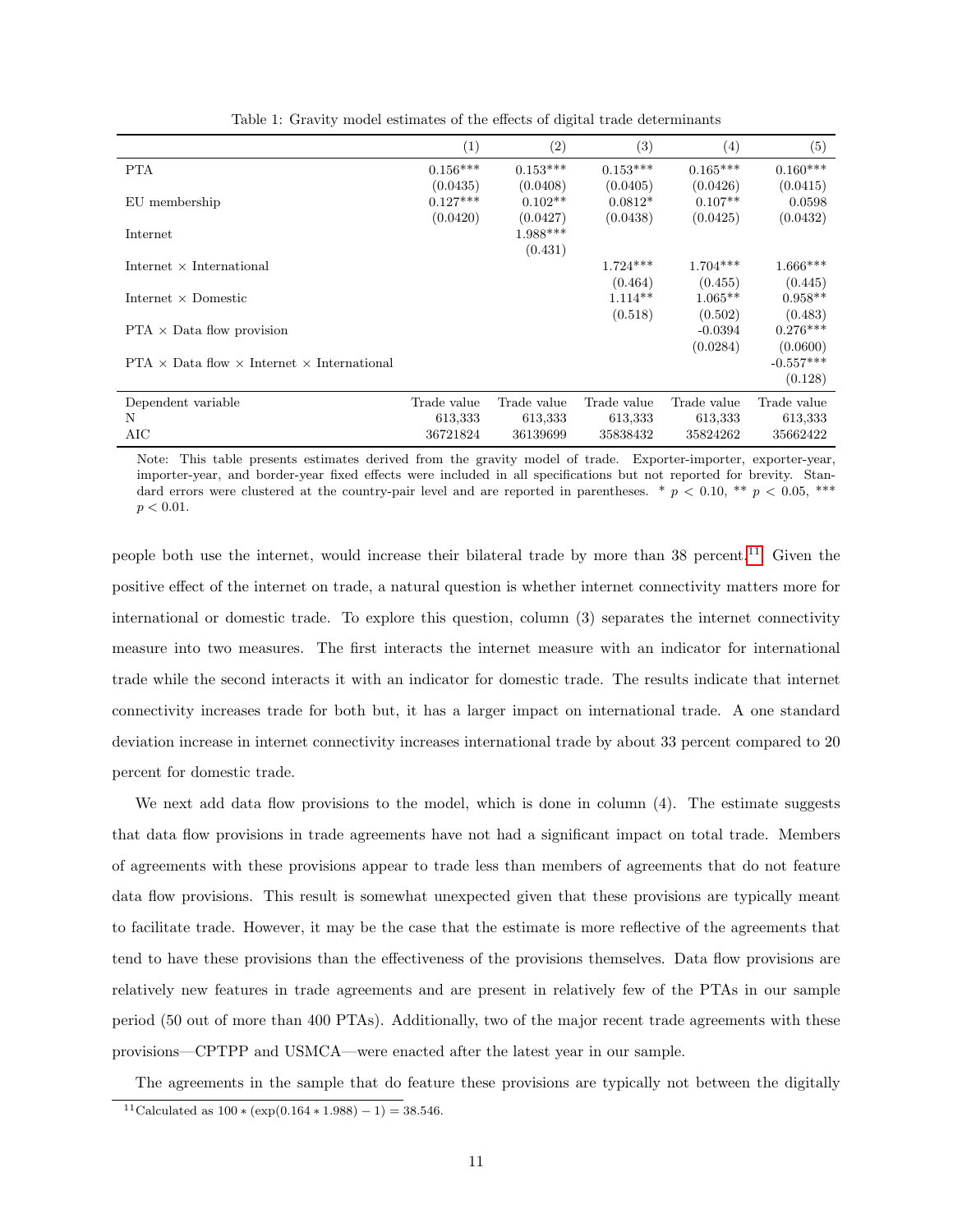intensive countries that would benefit most from them. Instead, they predominantly appear in agreements between developed and developing countries that may not yet be able to take full advantage of digital trade facilitation.<sup>[12](#page-11-0)</sup> It is also the case that many of the data flow provisions in our sample represent commitments to maintain the free flow of data for markets and sectors in which data could already flow freely across borders. While research has shown that commitments like these can have an impact on trade by reducing trade policy uncertainty, we would expect the impact to be smaller than if the provisions overturned existing data flow restrictions (Handley and Limão, 2017; [Lamprecht and Miroudot, 2020\)](#page-25-15). For these reasons, we suspect the insignificant effect of data flow provisions found here is more reflective of the limited number of cases in which they exist than the general usefulness of the provisions. Were they more common in agreements between developed, highly internet connected countries, we would expect these provisions to be more significantly trade facilitating.

To explore this theory, we examine whether data flow provisions are more impactful if internet connectivity is higher. We do so by interacting the data flow provision with foreign internet connectivity (the interaction between internet connectivity and foreign trade introduced in column (3)). The estimates, which are presented in column (5), indicate that when international internet connectivity is interacted with data flow provisions, the base effect of the provisions are positive and significant but decreasing in the level of internet connectivity. Again, this result is seemingly counter-intuitive and is likely also a reflection of the particular agreements in our sample that happen to have these provisions, which are typically between developed and developing countries rather than between countries with similar levels of internet connectivity.

#### 3.2 Digital Determinants of Goods and Services Trade

Much of the past literature has emphasized that goods and services trade may rely on the internet in different ways. In this section, we explore these differences by subdividing trade into goods and services flows and estimating the gravity models at those levels. We focus on the model specification in column (4) that included internet connectivity—domestically and internationally—and data flow provisions, which we consider our preferred specification. The estimates from these models are presented in table [2.](#page-12-0)

The sectoral estimates highlight that digital trade impacts that differ between goods and services. First, the estimates indicate that internet connectivity increases international trade for both goods and services. Interestingly, the magnitude of the impact is larger for trade in goods than trade in services; a one standard deviation increase in connectivity would increase cross-border bilateral goods trade by about 38 percent, compared to 26 percent for services. Domestic internet connectivity is only positively and significantly

<span id="page-11-0"></span><sup>12</sup>Some examples of these agreements include the U.S. FTAs with Peru, Panama, and Columbia; the Australia, New Zealand, ASEAN free trade area; and the EU-Algeria Euro-Mediterranean Agreement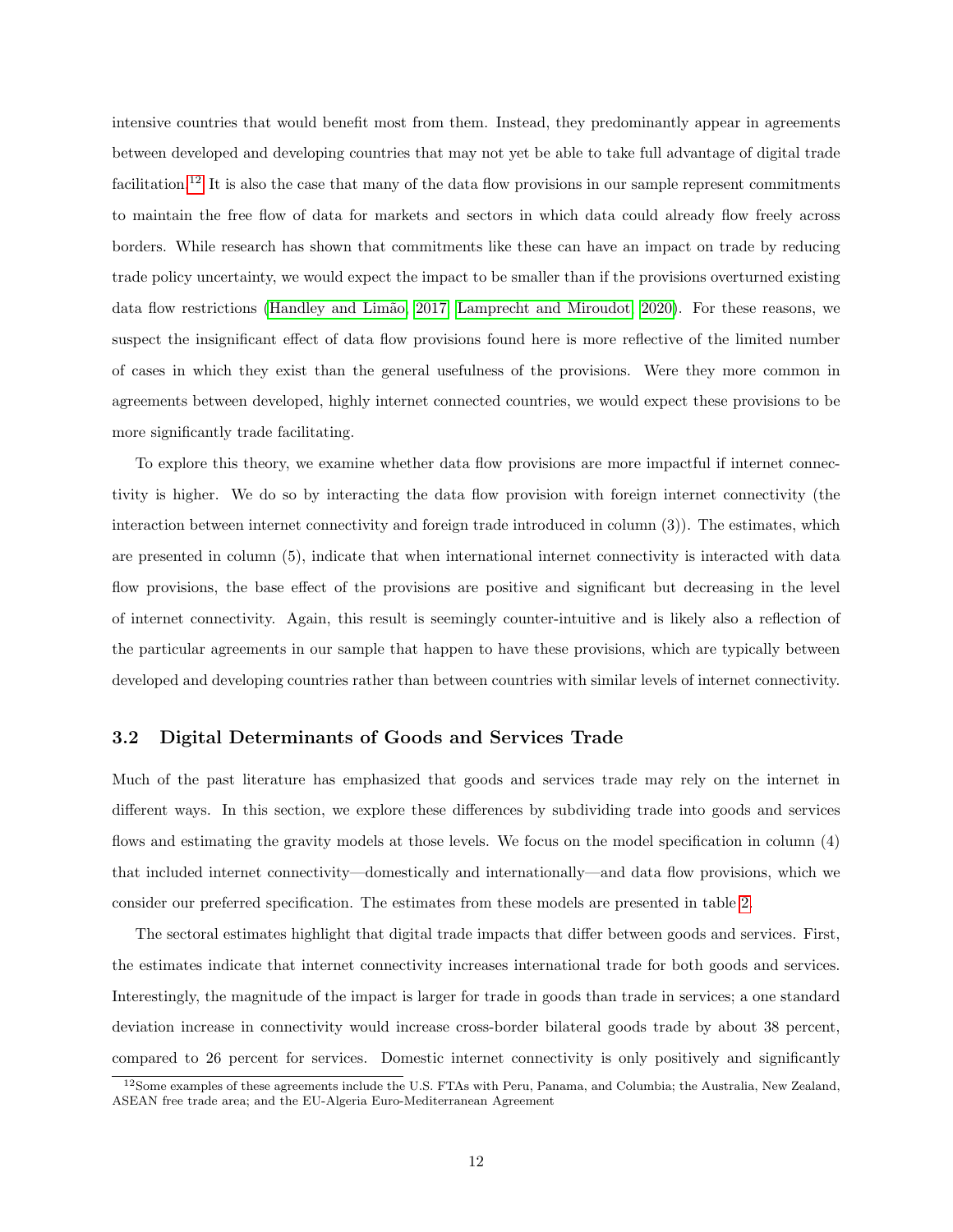<span id="page-12-0"></span>

| Table 2: Gravity model estimates by sector   |                                      |                                    |  |  |  |
|----------------------------------------------|--------------------------------------|------------------------------------|--|--|--|
|                                              | Goods<br>(1)                         | Services<br>$\left( 2\right)$      |  |  |  |
| <b>PTA</b>                                   | $0.144**$<br>(0.0630)                | $0.161**$<br>(0.0737)              |  |  |  |
| EU membership                                | 0.0849                               | $0.209*$                           |  |  |  |
| Internet connectivity $\times$ International | (0.0520)<br>$1.965**$                | (0.111)<br>$1.428***$              |  |  |  |
| Internet connectivity $\times$ Domestic      | (0.850)<br>$-0.430$                  | (0.474)<br>$1.330***$              |  |  |  |
| $PTA \times Data flow$ provision             | (0.748)<br>$-0.220***$<br>(0.0556)   | (0.515)<br>$0.118***$<br>(0.0435)  |  |  |  |
| Dependent variable<br>N<br>AIC               | Trade value<br>611,787<br>39556715.4 | Trade value<br>72,837<br>9397343.3 |  |  |  |

Note: This table presents the gravity model estimates for trade separated by goods and services. All models included exporter-importer, exporter-year, importer-year, and border-year fixed effects, which are omitted for brevity. Standard errors clustered by country-pair are reported in parentheses. \*  $p < 0.10$  \*\*  $p < 0.05$  \*\*\*  $p < 0.01$ .

related to trade in services. This finding is consistent with the idea that the internet plays a special role as a vehicle for services trade, making it a key component in remote services delivery both within and between countries. In contrast, if the internet is primarily used to reduce information costs for goods trade, it may not offer large additional benefits domestically where information costs are relatively low and producers are more familiar with market conditions. The estimates for data flow measures highlight additional nuances in their effects. For goods trade, the estimates remain negative, as before. For services trade, however, they are positive and significant. The estimate suggests that the inclusion of data flow provisions in trade agreements has increased services trade by more than 12 percent among members.

These estimates provide further evidence that digital connectivity and data flow policies play a special role in services trade relative to goods. For goods trade, the data flow provisions in our sample may not be particularly impactful among member countries with insufficient digital infrastructure to fully take advantage of the marginal cost savings that they promote. Instead, the trade promoting aspects of the digital economy are recognized through increased internet connectivity. For services, the digital connectivity represents an important channel of trade such that any limitations to data flows could severely limit services trade, domestically and internationally. Thus, the protection of free data flows through trade policy represents a much more impactful commitment than for goods because the inability to trade digitally could restrict some types of services trade entirely. We explore this notion further in section 3.3, which considers the extensive margin of trade.

Before turning to the extensive margin, we consider an additional robustness exercise that addresses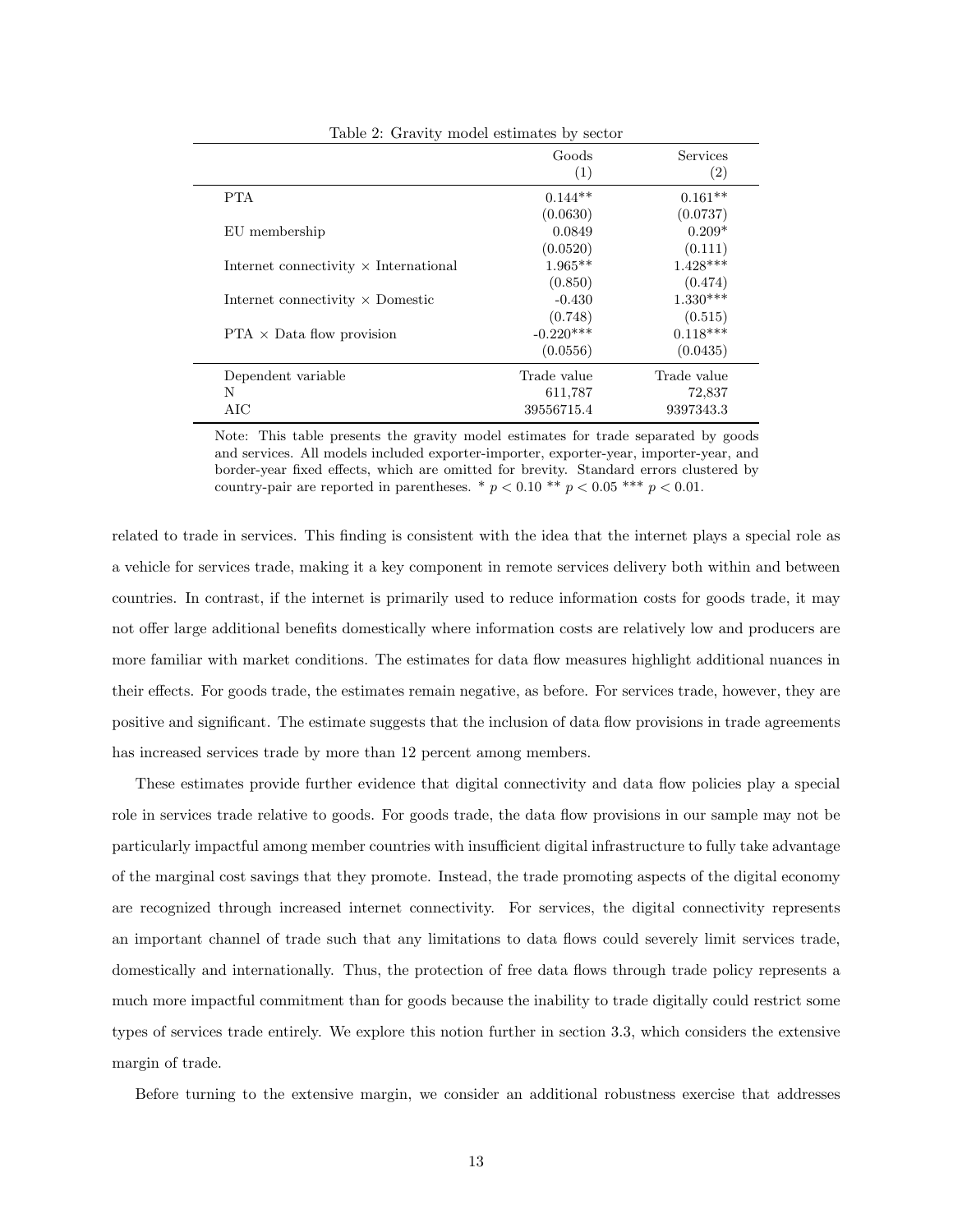|                                              | All Sectors<br>$\left( 1\right)$ | Goods<br>(2) | <b>Services</b><br>$\left( 3\right)$ |
|----------------------------------------------|----------------------------------|--------------|--------------------------------------|
| <b>PTA</b>                                   | $0.103*$                         | $0.166**$    | $0.162**$                            |
|                                              | (0.0550)                         | (0.0772)     | (0.0750)                             |
| EU membership                                | 0.00476                          | 0.0763       | $0.203*$                             |
|                                              | (0.0231)                         | (0.0579)     | (0.113)                              |
| Internet connectivity $\times$ International | $2.031**$                        | $2.567**$    | $1.558***$                           |
|                                              | (0.986)                          | (1.282)      | (0.373)                              |
| Internet connectivity $\times$ Domestic      | $0.192***$                       | 0.0879       | $1.412***$                           |
|                                              | (0.0328)                         | (1.0966)     | (0.281)                              |
| $PTA \times Data flow$ provision             | $-0.050***$                      | $-0.277***$  | $0.111*$                             |
|                                              | [0.0284]                         | (0.0612)     | (0.0618)                             |
| Dependent variable                           | Trade value                      | Trade value  | Trade value                          |
| N                                            | 613,333                          | 611,787      | 72,837                               |
| AIC                                          | 35824262                         | 39556715.4   | 9397343.3                            |

<span id="page-13-1"></span>Table 3: Gravity model estimates with asymptotic bias correction

Note: This table reports the gravity model estimates derived using the bias corrections proposed by [Weidner](#page-26-7) [and Zylkin](#page-26-7) [\(2021\)](#page-26-7) to adjust for potential bias in our main three-way gravity specification. All models included exporter-importer, exporter-year, importer-year, and border-year fixed effects, which are omitted for brevity. Standard errors, which are reported in parentheses, were clustered by pair and derived using a local debiasing adjustment to account for estimation noise in the exporter-year and importer-year fixed effects. A bias corrected standard error could not be produced for one estimate; in its place, a non-corrected standard error is reported in brackets. \*  $p < 0.10$  \*\*  $p < 0.05$  \*\*\*  $p < 0.01$ .

potential concerns regarding asymptotic bias stemming from the use of exporter-importer fixed effects in many of the gravity specifications. In their recent work, [Weidner and Zylkin](#page-26-7) [\(2021\)](#page-26-7) find that "three-way" gravity models that include exporter-year, importer-year, and exporter-importer fixed effects may result in consequential biases due to the incidental parameter problem. [Weidner and Zylkin](#page-26-7) show that while inconsistency is not a source of bias in three-way-PPML gravity models, there may be a concern with asymptotic bias in the point estimates.<sup>[13](#page-13-0)</sup> To mitigate these issues, they recommend using a bias correction as part of the estimation procedure. We conduct such a correction for each of our specifications and report the estimates in table [3.](#page-13-1) Overall, the results of this bias correction are consistent with our main findings. The primary differences are that the magnitudes of the coefficients for internet connectivity interacted with international trade are higher, and the negative relationship between total trade and PTAs with free data flow provisions is statistically significant.<sup>[14](#page-13-2)</sup>

#### 3.3 Internet and Data Flow Impacts on the Extensive Margin

Given the belief that many services could not be traded at all without the internet, we would expect that digital trade determinants have an especially large impact on services trade at the extensive margin. We

<span id="page-13-0"></span> $13$ In particular, this bias can lead to a distribution estimates that is not centered around the "true" β value as N approaches infinity.

<span id="page-13-2"></span> $14$ However, it should be noted that the bias correction, which was conducted using the STATA module provided by [Weidner](#page-26-7) [and Zylkin](#page-26-7) [\(2021\)](#page-26-7), reports statistical significance but does not produce a bias corrected standard error estimate for that particular term.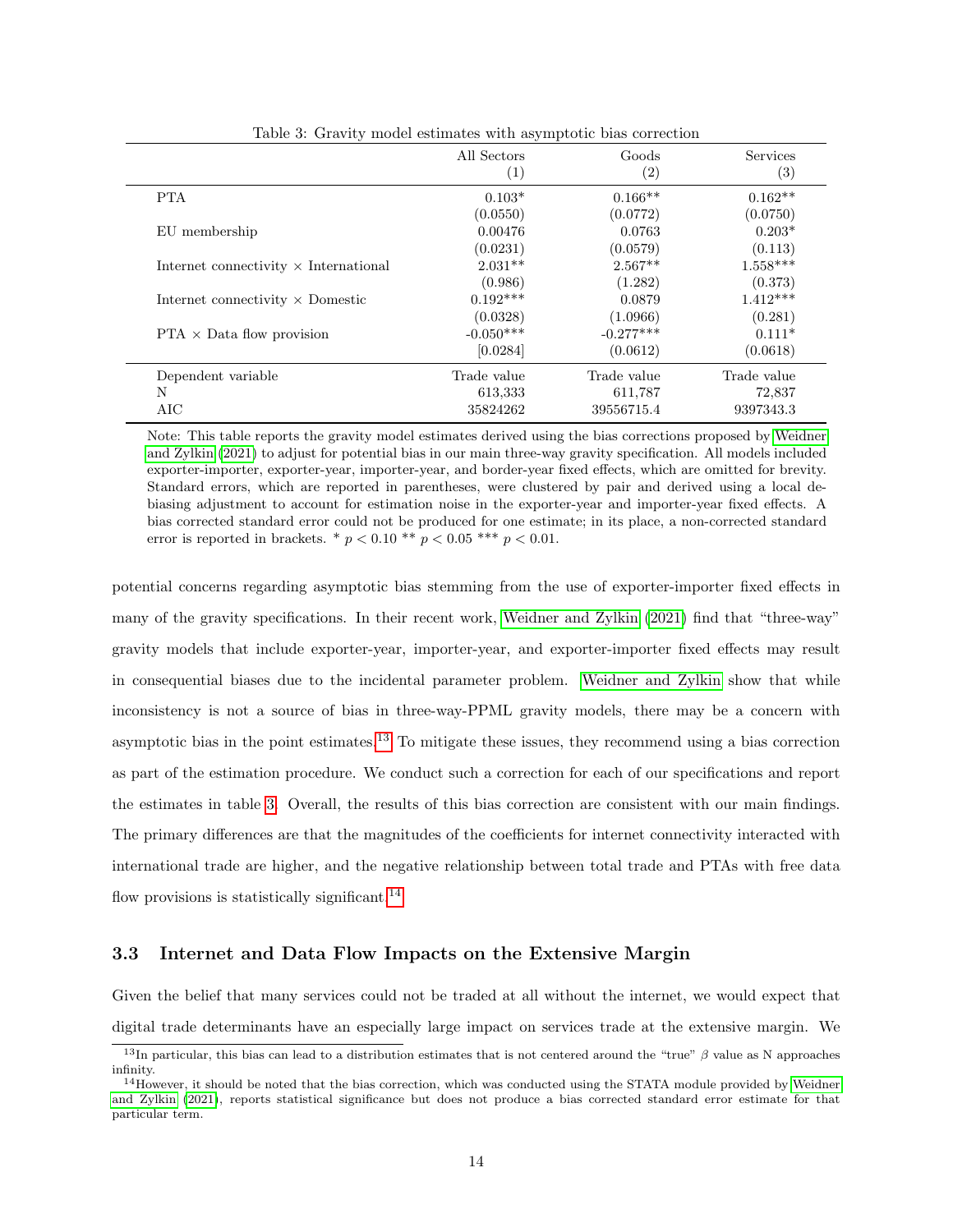examine this question by analyzing whether increased internet connectivity and data flow provisions have increased the number of goods or services that countries trade with one another.

Following [Santos Silva et al.](#page-26-8) [\(2014\)](#page-26-8), we use a flexible Bernoulli pseudo maximum likelihood (Flex) estimator to analyze the extensive margin. Unlike much of the literature that examines the extensive margin as a binary phenomenon, the Flex model views it as a count of the number of goods or services traded. Using the same trade flow data described above, we construct a new dependant variable that reflects number of products for which a non-zero value is traded between each pair of countries in each year. We conduct the analysis for all traded products and for goods and services individually. Within the data, there are 153 different goods categories and 17 services categories. Thus, the bilateral count variable ranges from 0–170 for total trade,  $0-153$  for goods, and  $0-17$  for services.

The Flex model specifications follow the preferred gravity model specification from section [3.1,](#page-9-2) which included PTA and EU membership, international and domestic internet connectivity, and data flow provisions. For computational reasons, we replace the exporter-importer fixed effects with a collection of typical trade cost measures from the gravity literature, including geographic distance, contiguity, common language, and colonial ties.[15](#page-14-0) We also restrict the sample period for the services-only specification to 2005–2016 in order to avoid convergence issues. Services trade data feature a significant number of zero trade flows prior to 2005, which presented a computational challenge for the model.<sup>[16](#page-14-1)</sup> The results of these estimations are presented in table [4.](#page-15-0)

The extensive margin models provide further evidence that digital determinants are influential factors in trade. Additionally, they support the notion that these factors have different impacts on goods and services. For total trade, international internet connectivity has a positive and significant effect on the number of products traded across countries, a result that holds for goods and services independently as well. The magnitude of the effect of international internet connectivity is considerably larger for services. This is consistent with the idea that the internet represents a channel for trade in services; as internet connectivity increases, more services become tradable. For example, while cross-border trade in education services was limited by the movement of either students or teachers before the internet, classes conducted online have opened a new, less costly channel for providing education.

As was the case with the estimates based on trade values, domestic internet connectivity only increases the number of products traded for services products. It is not necessarily surprising that internet connectivity does not increase the extensive margin of goods, given that it largely represents a marginal reduction in trade

<span id="page-14-0"></span><sup>&</sup>lt;sup>15</sup>To estimate the models, we use the Flex package for Stata made available by [Santos Silva et al.](#page-26-8) [\(2014\)](#page-26-8), which proved to be non-convergent when exporter-importer fixed effects were included with our sample.

<span id="page-14-1"></span><sup>&</sup>lt;sup>16</sup>The ITPD-E database draws on an additional source for services trade data beginning in 2005 (the WTO-UNCTAD-ITC Annual Trade in Services Database), resulting in a noticeable decrease in the number of reported zeros after 2004.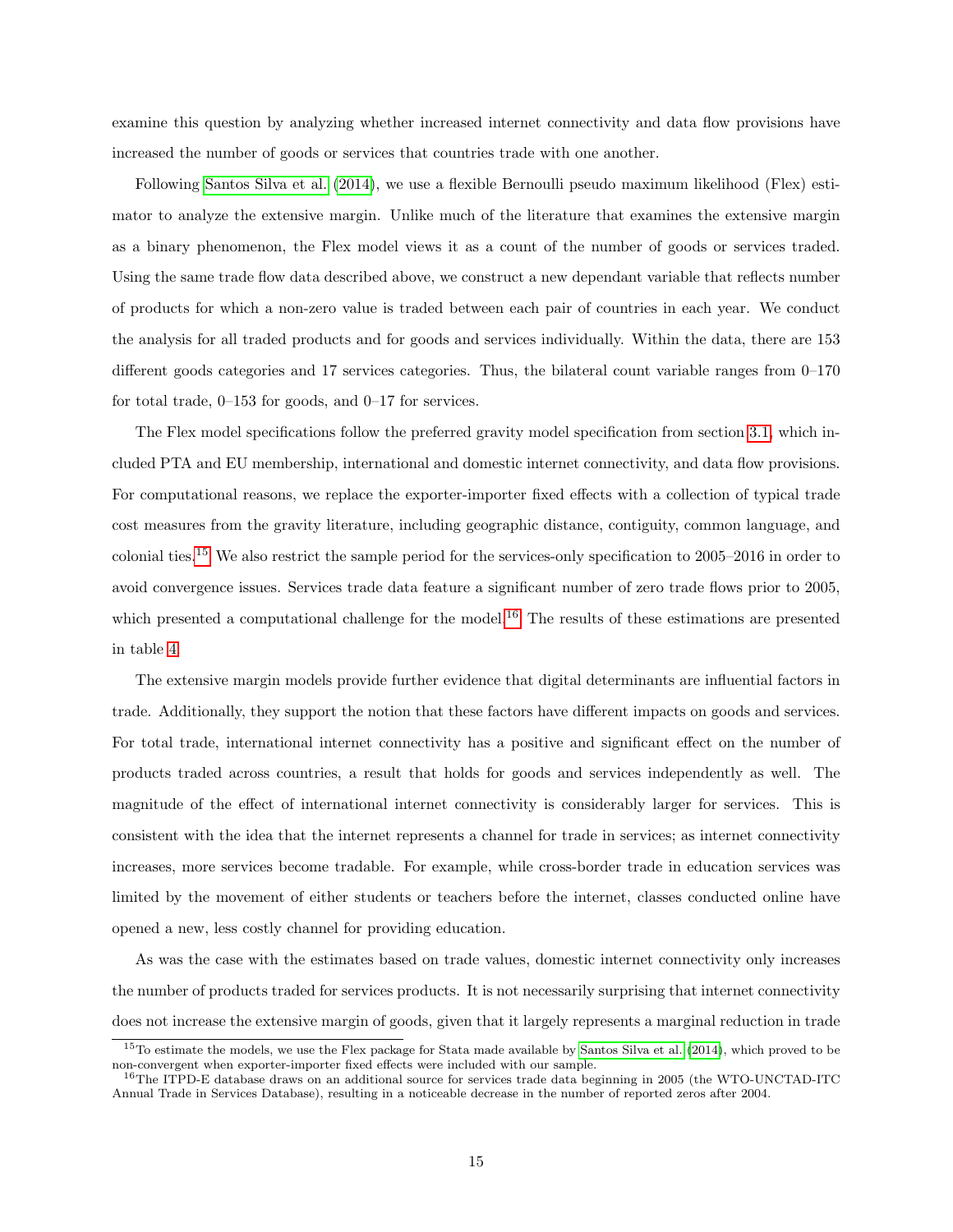|                                              | All sectors<br>(1) | Goods<br>(2)  | Services<br>(3) |
|----------------------------------------------|--------------------|---------------|-----------------|
| <b>PTA</b>                                   | $0.400***$         | $0.404***$    | $0.103^{***}\;$ |
|                                              | (0.00578)          | (0.00580)     | (0.0313)        |
| EU membership                                | $0.490***$         | $0.215***$    | $-0.066$        |
|                                              | (0.0177)           | (0.0168)      | (0.0464)        |
| Internet connectivity $\times$ International | $0.841***$         | $0.606***$    | $2.541***$      |
|                                              | (0.0291)           | (0.0292)      | (0.199)         |
| Internet connectivity $\times$ Domestic      | $-10.39***$        | $-11.32***$   | $3.413***$      |
|                                              | (0.265)            | (0.297)       | (0.589)         |
| $PTA \times Data$ flow provision             | $-0.133***$        | $-0.125***$   | $0.690***$      |
|                                              | (0.0107)           | (0.0106)      | (0.0497)        |
| Distance $(\log)$                            | $-1.123***$        | $-1.119***$   | $-1.017***$     |
|                                              | (0.00519)          | (0.00521)     | (0.0279)        |
| Contiguity                                   | $1.099***$         | $1.133***$    | $0.129*$        |
|                                              | (0.0199)           | (0.0204)      | (0.0675)        |
| Common language                              | $0.662***$         | $0.662***$    | $0.184***$      |
|                                              | (0.00551)          | (0.00555)     | (0.0257)        |
| Colonial relationship                        | $1.125***$         | $1.167***$    | $0.644***$      |
|                                              | (0.0246)           | (0.0253)      | (0.0862)        |
| Dependent variable                           | Product count      | Product count | Product count   |
| N                                            | 614,552            | 613,154       | 54,648          |
| AIC                                          | 361915.7           | 366921        | 57769.4         |

<span id="page-15-0"></span>Table 4: Extensive Margin

Note: This table reports estimates derived using a flexible Bernoulli pseudo maximum likelihood estimator as proposed by [Santos Silva et al.](#page-26-8) [\(2014\)](#page-26-8). The services results are restricted to the period of 2005-2016 due to convergence issues seemingly related to sparsely recorded services flows in earlier years. All models include exporter-year, importer-year, and border-year fixed effects, which are omitted for brevity. Robust standard errors reported in parentheses. \* $p < 0.10,$  \*\*  $p < 0.05,$  \*\*\*  $p < 0.01.$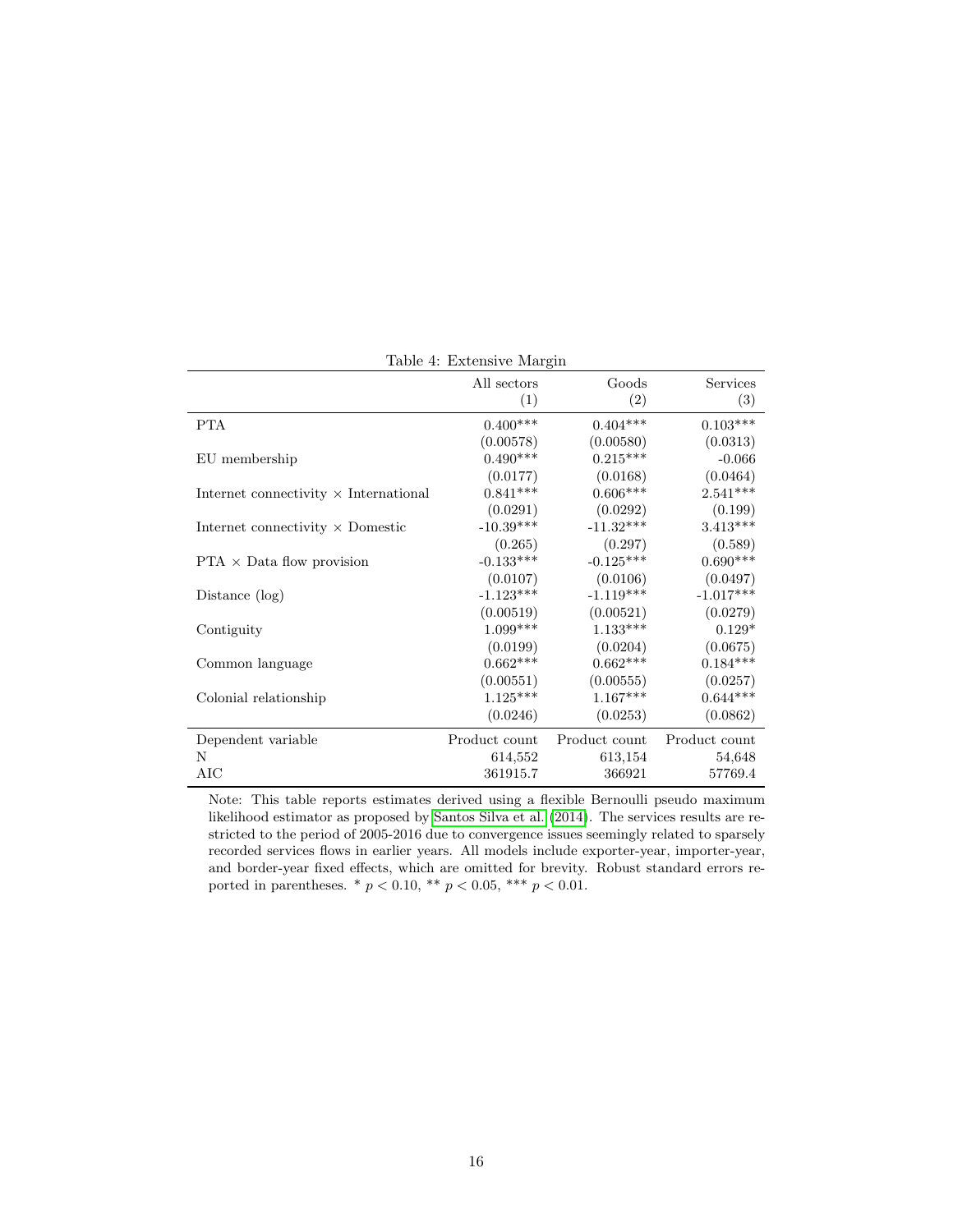costs and not a critical component of goods trade. However, that it is significantly negative is unexpected. This finding could reflect a specialization among domestic goods trade that is less present in services trade. The number of goods categories traded domestically has fallen from about 44 of 151 possible goods to about 30 in recent years. By comparison, the number of services categories traded domestically has remained steady at around 10 products throughout the sample. This trend is sensible; while goods producers in a country may specialize in particular types of products and rely on imports for others, some services like commercial banking are necessary in all markets, regardless of their specialization. It may be the case that internet connectivity has inspired increased specialization for goods because importers have better information about potential international sources of products that their home market does not produce efficiently, resulting in diversion from domestic goods towards international goods at the extensive margin. Total trade is also negative due to the fact that the number of potential goods sectors is significantly larger than the number of potential services sectors, resulting in total trade estimates that mostly reflect goods trade.

Finally, PTAs with data flow provisions have similar impacts at the extensive margin as they did for trade values. Data flow provisions are associated with fewer traded products for both total trade and goods trade, which is likely for the same reasons as with internet connectivity. For services, data flow provisions appear to have increased the number of services traded, providing more evidence that the free flow of digital information is uniquely important for services sectors.

# <span id="page-16-0"></span>4 The Global Impacts of Internet Connectivity on Welfare and Development

In the previous sections, we found robust evidence that internet connectivity has a significant positive impact on both international and domestic trade. In this section, we extend this analysis and demonstrate the positive trade and welfare impacts that could occur as a result of increased internet connectivity. In particular, we examine a hypothetical scenario in which Nigeria—a developing Sub-Saharan country with relatively low internet use—were to increase their internet connectivity. We find that doing so would substantially increase their international trade and significantly grow their GDP, suggesting that the expansion of internet connectivity could be a powerful means of economic development in areas where internet use remains low.

The notion that internet connectivity can improve economic development is not new. For many years, it has been considered an integral building block in connecting developing countries to the global economy and improving their economic outcomes. For example, [Engel et al.](#page-24-15) [\(2021\)](#page-24-15) note the influential role that the internet plays in connecting small firms and low-skilled or informal workers to global markets via e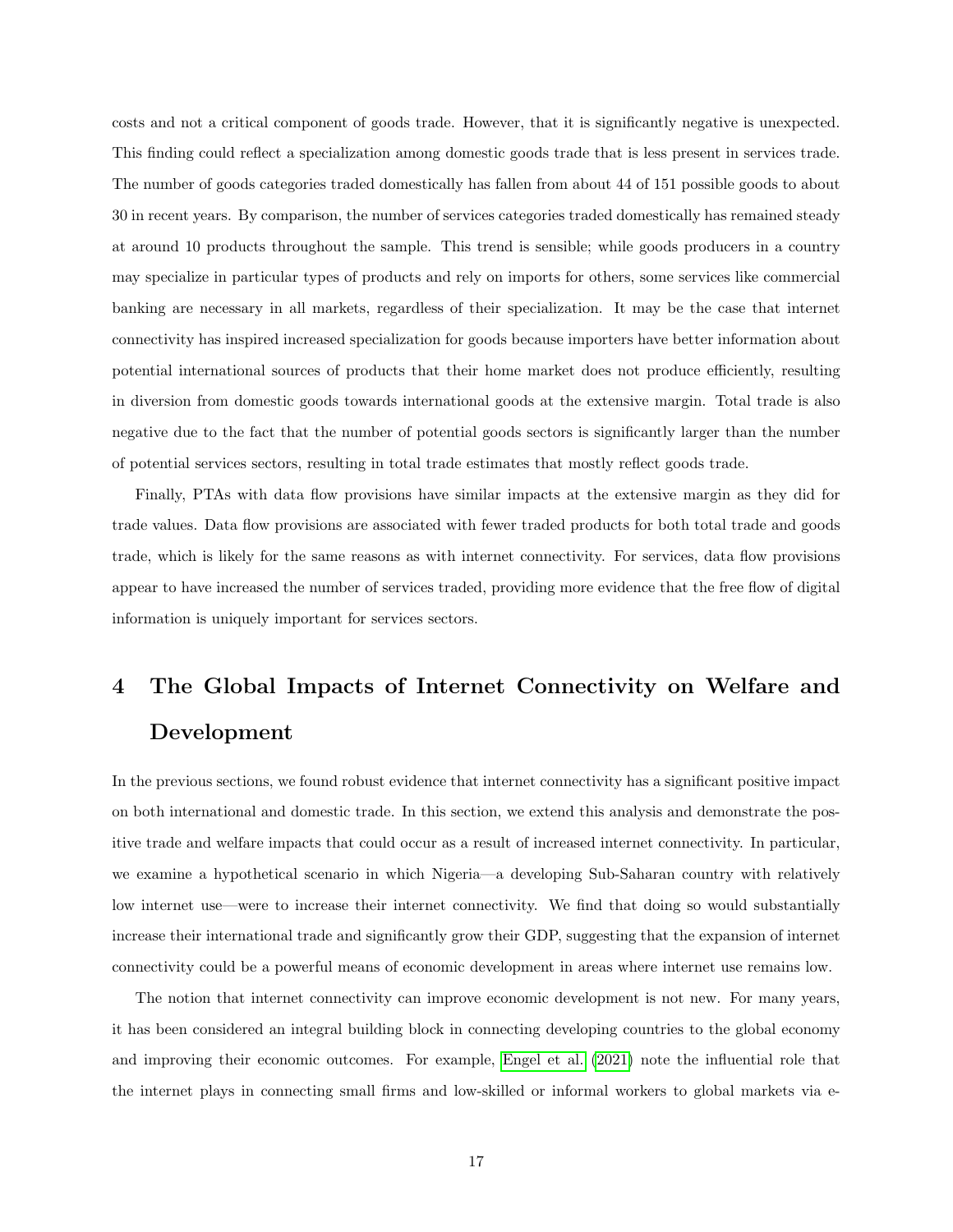commerce marketplaces and international supply chains. These connections can help citizens in developing countries overcome poor transportation infrastructure and economic remoteness. The [World Bank](#page-26-9) [\(2021\)](#page-26-9) notes that policies limiting the free flow of data across borders could prove damaging for low- and middleincome countries, especially in countries where the domestic market is insufficiently large to support the development of modern internet and communications infrastructure on its own. As such, the expansion of internet connectivity and the formation of policies that protect and promote it are expected to have significant benefits for developing countries.

#### 4.1 Model Description

The analysis is conducted using one of the most widely used quantitative trade models in recent years. The model is an adaptation of the framework described by [Anderson et al.](#page-23-2) [\(2018\)](#page-23-2) and [Yotov et al.](#page-26-5) [\(2016\)](#page-26-5), which is based on the structural gravity models of [Anderson](#page-23-3) [\(1979\)](#page-23-3) and [Anderson and van Wincoop](#page-24-10) [\(2003\)](#page-24-10). Notably, this model framework is representative a wide range of trade models [\(Arkolakis et al., 2012\)](#page-24-16).

The model is given by the following system:

<span id="page-17-0"></span>
$$
X_{ijt} = \frac{Y_{it}E_{jt}}{Y_t} \left(\frac{\tau_{ijt}}{\Pi_{it}P_{jt}}\right)^{1-\sigma},\tag{2}
$$

<span id="page-17-1"></span>
$$
\Pi_{it}^{1-\sigma} = \sum_{j} \left(\frac{\tau_{ijt}}{P_{jt}}\right)^{1-\sigma} \frac{E_{jt}}{Y_t},\tag{3}
$$

<span id="page-17-2"></span>
$$
P_{jt}^{1-\sigma} = \sum_{i} \left(\frac{\tau_{ijt}}{\Pi_{it}}\right)^{1-\sigma} \frac{Y_{it}}{Y_t},\tag{4}
$$

<span id="page-17-3"></span>
$$
p_{it} = \left(\frac{Y_{it}}{Y_t}\right)^{\frac{1}{1-\sigma}} \frac{1}{\gamma_{it} \Pi_{it}},\tag{5}
$$

<span id="page-17-4"></span>
$$
E_{it} = \phi_{it} Y_{it} = \phi_{it} p_{it} Q_{it}.
$$
\n
$$
(6)
$$

Equations [\(2\)](#page-17-0), [\(3\)](#page-17-1), and [\(4\)](#page-17-2) reflect the structural gravity model of [Anderson and van Wincoop](#page-24-10) [\(2003\)](#page-24-10). In equation [\(2\)](#page-17-0), exports from country i to country j in period  $t(X_{ijt})$  are determined by two components. The first reflects each country's market size, determined by the exporter's output  $(Y_{it})$ , the importer's expenditures  $(E_{jt})$ , and global output  $(Y_t)$ . The second component reflects trade costs and is composed of bilateral trade costs  $(\tau_{ijt})$  and the "multilateral resistance" terms  $\Pi_{it}$  and  $P_{jt}$ , which aggregate the trade costs exporter i and importer j face in the world market. The parameter  $\sigma$  is the elasticity of substitution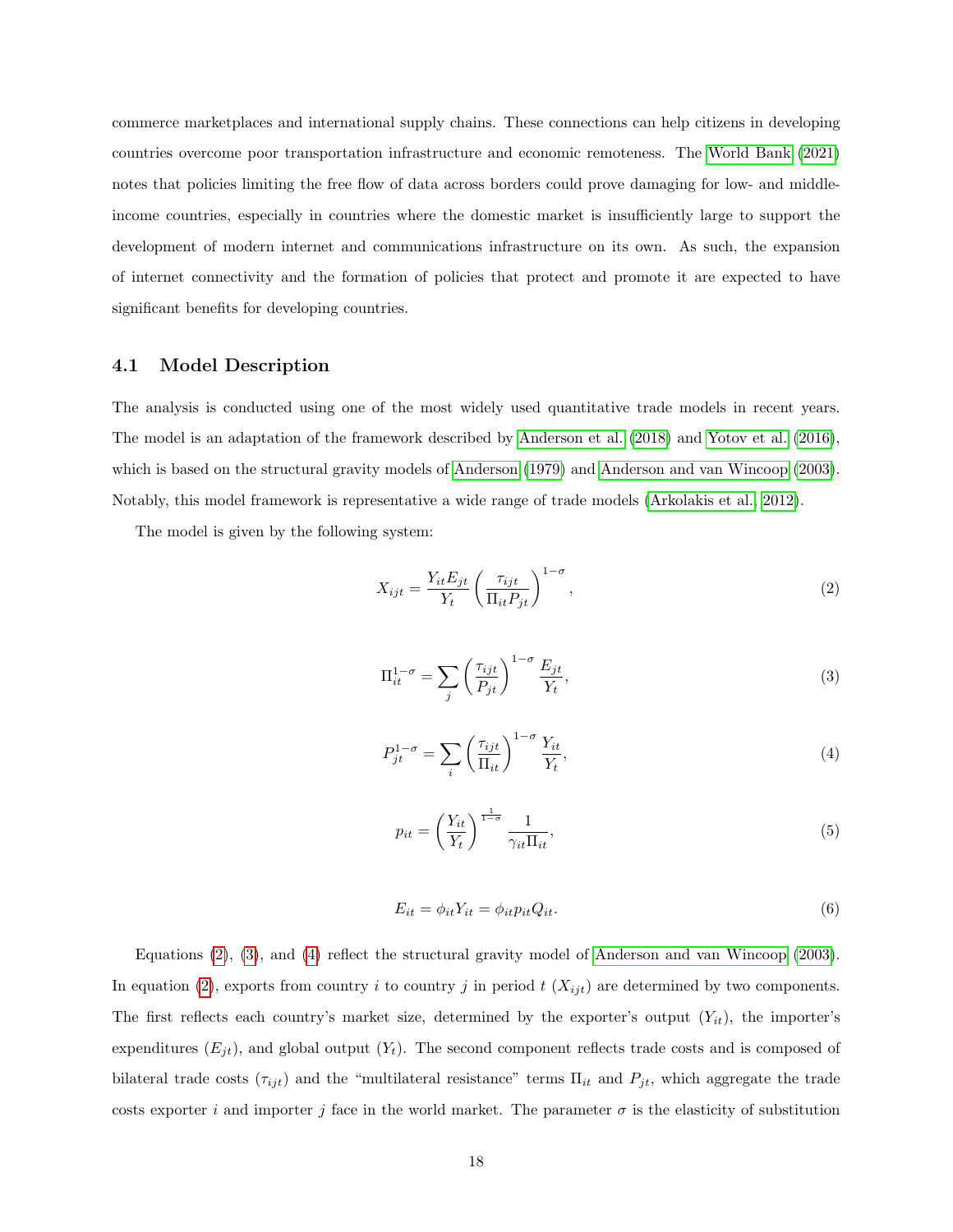between different varieties. The outward multilateral resistance term, denoted by  $\Pi_{it}$  and defined by equation [\(3\)](#page-17-1), is an aggregate trade cost index for products sourced from exporter i. Similarly, the inward multilateral resistance term, denoted by  $P_{it}$  and defined by equation [\(4\)](#page-17-2), is an aggregate trade cost index for the importer and reflects the constant elasticity of substitution (CES) demand price index.

Equations [\(5\)](#page-17-3) and [\(6\)](#page-17-4) introduce some additional features to the standard gravity model. Equation [\(5\)](#page-17-3) determines the price level for producers in country i. Producer prices  $(p_{it})$  are a function of output, the country's aggregate trade costs, and the CES share parameter  $(\gamma_{jt})$ . Finally, equation [6](#page-17-4) is a market clearing condition in which expenditures are equal to a fixed ratio  $(\phi_{it})$  of the country's output, which is the product of price and output quantity  $(Q_{it})$ .

The system given by equations  $(2)$ – $(6)$  is often referred to as a general equilibrium version of the gravity model. It is able to quantify the effects of changes in trade frictions through several different levels of effects. The first-order effects are those on trade flows stemming directly from changes to bilateral trade frictions via  $\tau_{ijt}$  in equation [\(2\)](#page-17-0). Higher bilateral trade costs result in lower bilateral trade, *ceterus paribus*, and vice versa. The second-order effects are those arising from the multilateral resistance terms. Since multilateral resistance terms capture all trade costs an importer or exporter face in the global market, a change in bilateral trade costs can affect aggregate costs and potentially create or divert trade with other third-party partners throughout the world. For example, decreases in trade costs between the United States and Nigeria could reduce trade between Nigeria and other partners like India because of trade diversion, even if Nigeria and India's respective bilateral trade costs are unchanged. Finally, the third-order effects are those resulting from changes to income. Changes in trade costs and the prices of imports and exports can result in income growth, which may cause countries to import more from all sources. Alternatively, price changes could result in lower income and reduced imports. The combined effects of these three channels provides a general equilibrium estimate of the likely impacts of a change in trade frictions on the global economy.

We use the model to assess the general equilibrium impacts of a change in internet connectivity. To do so, we consider a hypothetical situation as a case in point in which Nigeria were to increase the share of its population using the internet. In 2016, the base year for our analysis, only about 25 percent of Nigerians were using the internet. By comparison, Brazil, another developing economy with a similar population, had a much higher rate of internet use—about 60 percent of the population. In our counterfactual experiment, we consider the impacts of increasing internet use in Nigeria to the level of Brazil, reflecting an increase of internet connectivity of about 35 percentage points for Nigeria's population.<sup>[17](#page-18-0)</sup> This hypothetical simulation

<span id="page-18-0"></span> $17$ It should be noted that internet use has grown in Nigeria since 2016. By 2019, about 42 percent of the population used the internet. As a result, our estimates based on 2016 likely overstate the impact of the counterfactual experiment were it conducted using more recent years as a baseline. Nonetheless, the analysis remains illustrative of the large potential gains to increasing internet use among less-connected populations, particularly since 42 percent internet connectivity is still well below the rates in most high-income countries.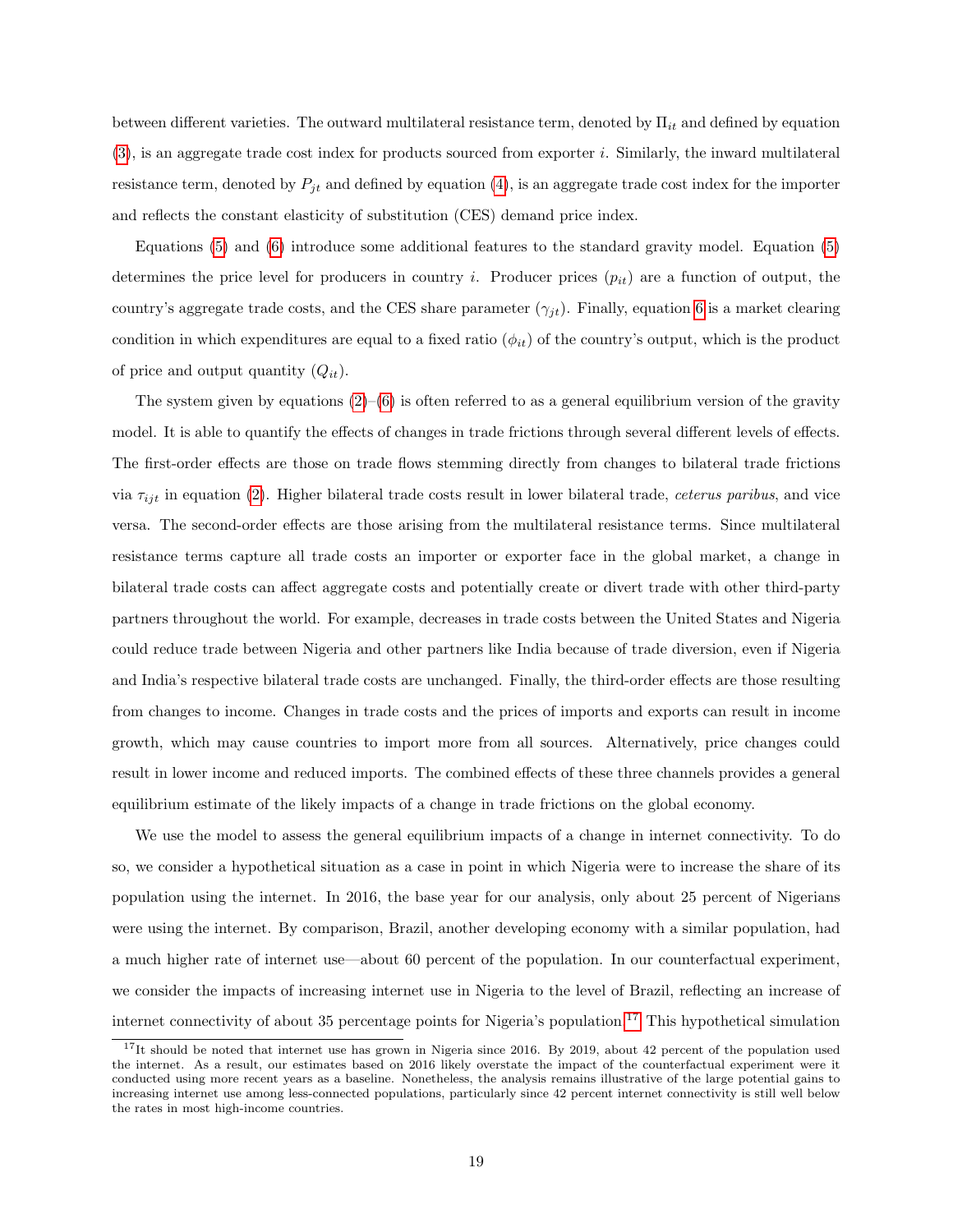is informative of not only the specific case of Nigeria, but also the potential impacts of internet development around the world. While the model results are specific to Nigeria, the general findings are indicative of the type of economic gains that could be attained in other developing countries.

Increased internet use in Nigeria would be expected to have several effects. In general, it would increase connectivity among the Nigerian population and with the rest of the world. Given the empirical estimates described in the preceding section, this would lower trade costs within the Nigerian domestic market as well as with each of its foreign trading partners. The first order direct effects would be an increase in both domestic and international trade for Nigeria. This growth in trade would then prompt trade adjustments globally. For example, increased trade between Nigeria and more internet connected markets could divert trade away from some of Nigeria's less internet connected partners. Meanwhile, those markets may adjust trade with their other partners in response, resulting in trade creation and diversion among countries other than Nigeria. Finally, the change in internet use would likely leave Nigeria wealthier due to lower trade costs and more favorable prices. This growth in wealth would lead to increased domestic sales and international imports, particularly from the markets experiencing the largest relative reduction in costs. The combined impacts from all three of these effects would likely benefit Nigeria's economy and result in heterogeneous outcomes for other countries.

To conduct the general equilibrium analysis, we use the same data that were used to estimate the econometric models in section [3.](#page-8-3) The model baseline includes the 60 countries with the greatest amount of trade in 2016, represent nearly 96 percent of global trade.[18](#page-19-0) Output and expenditure values were constructed by summing all exports and imports, respectively, including domestic trade values in both cases. The model assumes an elasticity of substitution of 7, following the related literature [\(Head and Mayer, 2014\)](#page-25-10).

The analysis was conducted in several steps. First, the baseline model was solved by calculating aggregate trade costs using the trade cost estimates (internet connectivity, free data flow provisions, PTA and EU membership, international-border fixed effects, and exporter-importer fixed effects) from column 4 of Table  $1^{19}$  $1^{19}$  $1^{19}$  Second, the derived trade costs were used to solve for baseline inward and outward multilateral resistances.[20](#page-19-2) Third, counterfactual trade costs were constructed by raising Nigeria's internet use rate from 25 percent to 60 percent and recomputing our bilateral internet connectivity index for Nigeria and all of its partners. Finally, the model was re-solved using the modified trade costs, producing counterfactual multilateral resistances, prices, trade flows, and other economic indicators such as changes to GDP.<sup>[21](#page-19-3)</sup>

<span id="page-19-0"></span><sup>&</sup>lt;sup>18</sup>Despite being a top 60 country in terms of total trade value, Armenia was not included in this analysis due to incomplete trade data with the other countries in this subsample.

<span id="page-19-1"></span><sup>&</sup>lt;sup>19</sup>Specifically, we calculate  $\hat{\tau}_{ij,2016}^{1-\sigma} = \exp\{\hat{\beta}_1 EU_{ij,2016} + IC_{ij,2016} \times (\hat{\beta}_2 1_{i\neq j} + \hat{\beta}_3 1_{i=j}) + PTA_{ij,2016} \times (\hat{\beta}_4 + \hat{\beta}_5 DFP_{ij,2016}) +$  $\hat{b}_{2016} + \hat{\rho}_{ij}$ , where 1 denotes an indicator for international or domestic trade.

<span id="page-19-2"></span><sup>&</sup>lt;sup>20</sup>The multilateral resistance terms are only determined up to a linear transformation so a single term is set as a numeraire. Following the past literature, we use the inward multilateral resistance of Germany as that numeraire.

<span id="page-19-3"></span> $21$ The analysis was completed using the *gegravity* Python package of [Herman](#page-25-16) [\(2021\)](#page-25-16).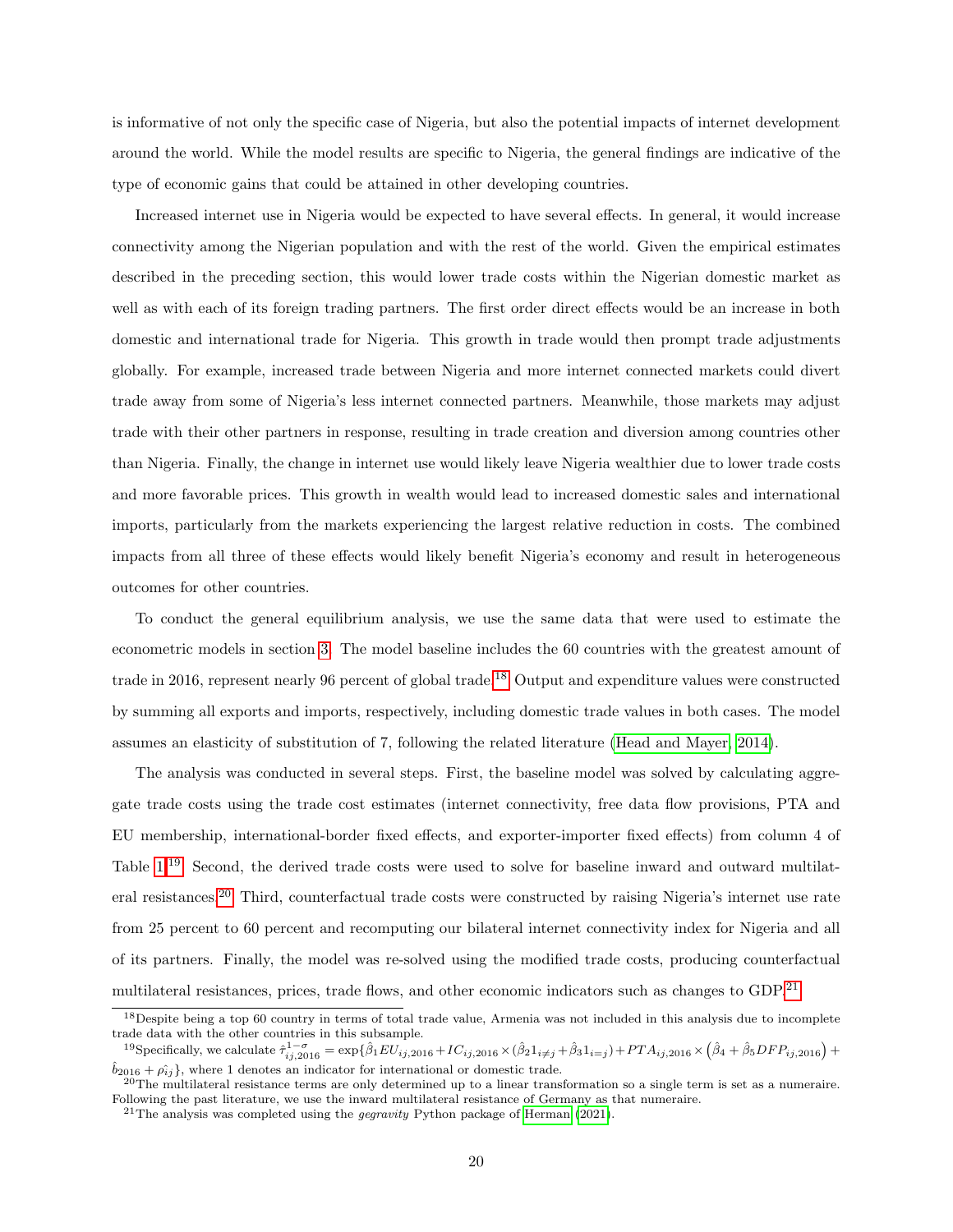#### 4.2 Impacts of Increased Internet Connectivity in Nigeria

Increasing internet use in Nigeria would increase its connectivity to the world and likely have large positive effects on the Nigerian economy and small, mixed effects for most other countries. Table [5](#page-21-0) presents the estimated impacts of the hypothetical scenario on total exports and GDP in each of the countries in the sample. The most important effects are on the Nigerian economy. As a result of this increase in internet connectivity, Nigeria can more easily trade with other countries, particularly large developed markets, and increases both its exports and GDP. Overall, Nigerian exports increase by more than 9 percent (about \$4 billion), demonstrating the significant role of internet use as a means of trade facilitation. The growth is fueled primarily by increased exports to large, developed, and highly internet connected countries such as the United States, Spain, France and the Netherlands. However, there are also reductions in some of Nigeria's exports, mostly among less developed and less internet connected countries, including in South Africa, Egypt, and Algeria. The change internet connectivity has a relatively large impact on Nigeria's domestic trade. Despite the fact that internet connectivity lowers domestic trade costs, trade diversion towards foreign markets more than fully offsets the effects of lower domestic costs, resulting in 33 percent less domestic trade.

The increase in Nigerian internet connectivity results in more favorable prices for both producers and consumers. For producers, the reduction in trade costs reduces their share of the cost burden and raise the prices they receive for their output. Similarly, for consumers, the reduction in trade costs lowers the price of both foreign and domestic products. As a result, Nigerians generate higher incomes which—thanks to lower consumption prices—go further, resulting in substantially improved purchasing power and welfare. The joint effect of these price changes is a large increase in Nigeria's real GDP of nearly 16 percent (more than \$65 billion)!

Throughout the rest of the world, the effects differ across countries. Most countries tend to increase trade with Nigeria, which is especially true for developed countries with high internet use like the United States, Belgium, and Japan. About three fourths of the countries in the sample increase exports to Nigeria. This growth is due both to the reduction in trade costs from the increase in internet use and Nigeria's GDP growth, which spurs increased demand for foreign imports generally.

However, despite the mostly positive outcomes for Nigeria and many other countries, there are countries that are generally made worse off by Nigeria becoming more internet connected. Developing countries with relatively limited internet use tend to trade less and have lower GDPs under the hypothetical scenario. A consequence of Nigeria growing as a trading partner throughout the world is that some of that growth manifests as trade diversion from other countries. Some countries, including China and South Africa, experience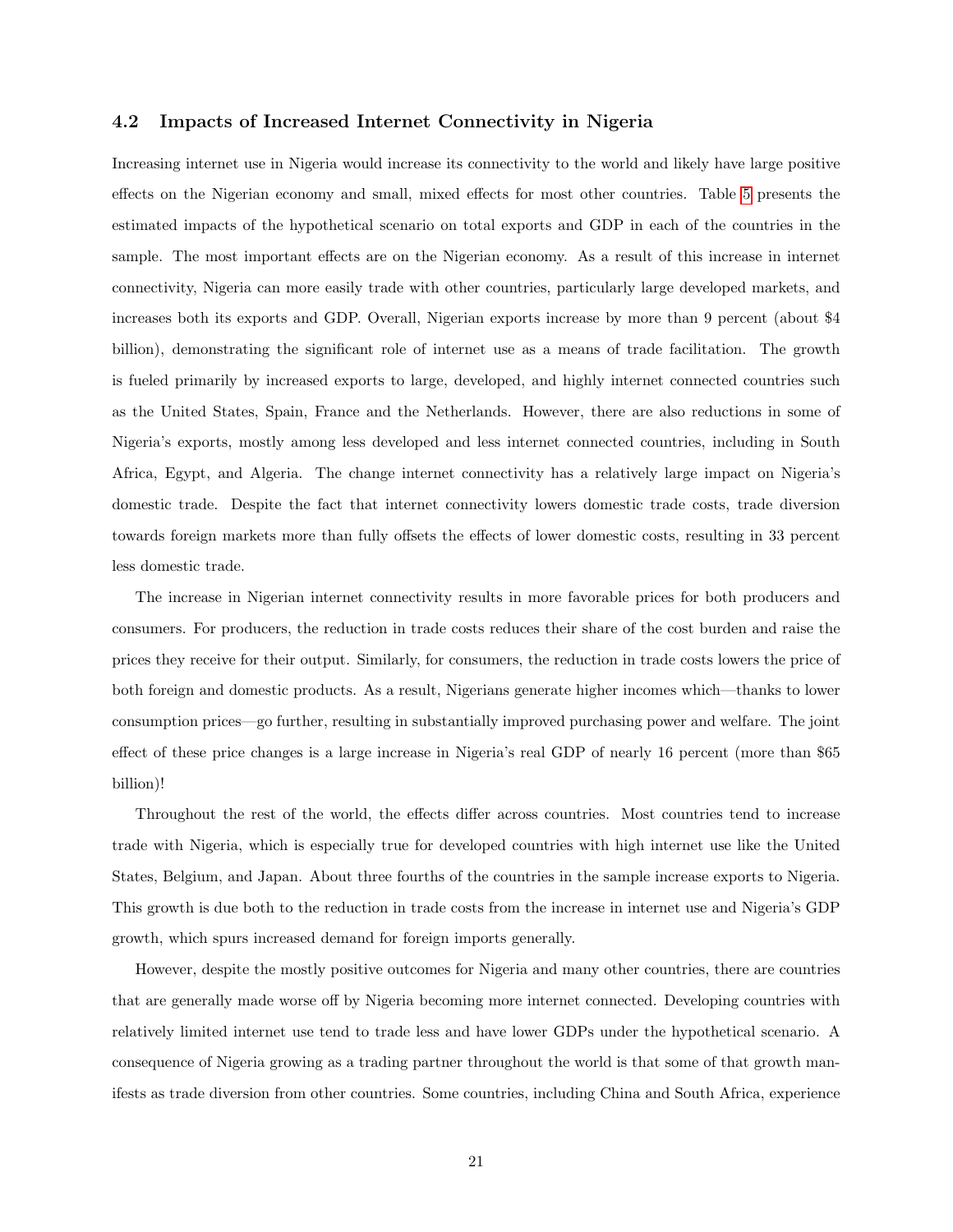| Country          | Exports      | <b>GDP</b>   | Country              | Exports      | GDP          |
|------------------|--------------|--------------|----------------------|--------------|--------------|
|                  | $(\%\Delta)$ | $(\%\Delta)$ |                      | $(\%\Delta)$ | $(\%\Delta)$ |
| Algeria          | $-0.01$      | $-0.07$      | Korea, South         | 0.03         | 0.03         |
| Argentina        | 0.02         | $-0.00$      | Lithuania            | 0.01         | 0.00         |
| Australia        | 0.02         | 0.02         | Luxembourg           | 0.02         | 0.03         |
| Austria          | 0.02         | 0.01         | Malaysia             | 0.03         | 0.01         |
| Bangladesh       | $-0.04$      | $-0.14$      | Mexico               | $-0.00$      | $-0.03$      |
| Belgium          | 0.02         | 0.02         | Netherlands          | 0.02         | 0.02         |
| <b>Brazil</b>    | 0.01         | $-0.03$      | Nigeria              | 9.15         | 15.77        |
| Bulgaria         | $-0.00$      | $-0.02$      | Norway               | 0.02         | 0.03         |
| Canada           | 0.02         | 0.02         | Pakistan             | $-0.07$      | $-0.16$      |
| Chile            | 0.02         | 0.02         | Peru                 | $-0.01$      | $-0.06$      |
| China.           | $-0.01$      | $-0.04$      | Philippines          | 0.01         | $-0.04$      |
| Costa Rica       | 0.00         | $-0.01$      | Poland               | 0.01         | $-0.00$      |
| Czechia.         | 0.01         | 0.00         | Portugal             | 0.01         | $-0.01$      |
| Denmark          | 0.02         | 0.03         | Romania              | 0.01         | $-0.03$      |
| Ecuador          | 0.01         | $-0.04$      | <b>Russia</b>        | 0.01         | $-0.00$      |
| Egypt            | $-0.01$      | $-0.07$      | Saudi Arabia         | 0.01         | 0.00         |
| Finland          | 0.02         | 0.02         | Singapore            | 0.03         | 0.02         |
| France           | 0.02         | 0.01         | Slovakia             | 0.01         | 0.01         |
| Germany          | 0.03         | 0.01         | Slovenia             | 0.01         | 0.00         |
| Greece           | 0.00         | $-0.01$      | South Africa         | $-0.01$      | $-0.04$      |
| Hong Kong        | 0.02         | 0.02         | Spain                | 0.01         | 0.01         |
| Hungary          | 0.01         | 0.01         | Sri Lanka            | $-0.05$      | $-0.15$      |
| <b>India</b>     | $-0.11$      | $-0.12$      | Sweden               | 0.02         | 0.02         |
| <b>Indonesia</b> | $-0.04$      | $-0.12$      | Switzerland          | 0.02         | 0.02         |
| Iran             | 0.00         | $-0.04$      | Thailand             | $-0.01$      | $-0.05$      |
| Ireland          | 0.01         | 0.01         | Turkey               | $-0.00$      | $-0.03$      |
| Israel           | 0.01         | 0.01         | Ukraine              | $-0.01$      | $-0.04$      |
| Italy            | $-0.00$      | $-0.02$      | United Kingdom       | 0.02         | 0.03         |
| Japan            | 0.05         | 0.03         | <b>United States</b> | 0.11         | 0.01         |
| Kazakhstan       | 0.01         | 0.00         | Vietnam              | 0.00         | $-0.04$      |

<span id="page-21-0"></span>Table 5: Global effects of increased internet use in Nigeria

L

 $\overline{a}$ 

÷,

Note: This table reports the estimated impacts of a hypothetical scenario in which internet usage in Nigeria was raised to the level of Brazil. Reported values reflect percent changes (% $\Delta$ ) in the exports and real GDPs of each country as a result of the change.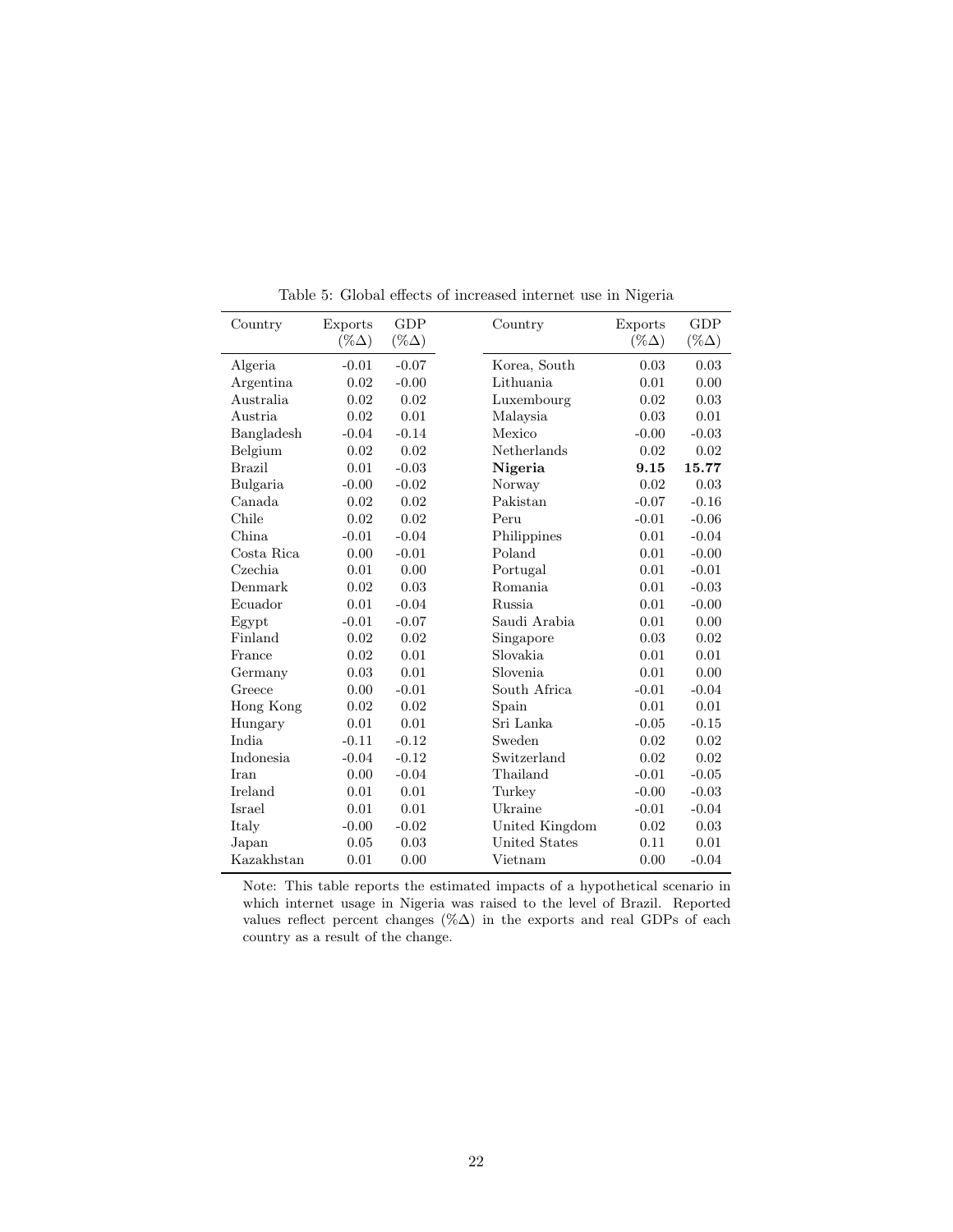lower trade with both Nigeria and many of the developed countries that trade more intensively with Nigeria. Others, such as India and Indonesia, benefit from greater wealth throughout much of the world and increase exports to many countries. However, this third order trade growth is typically insufficient to offset the large reductions in trade with Nigeria itself, resulting in reductions in exports and GDP overall. Pakistan, Sri Lanka, and Bangladesh—which had the three lowest rates of internet use within the sample—experience the largest reductions in GDP (about 0.14–0.16 percent). Taken together, these results suggest that there is a risk among less developed countries of being left behind if they are unable to match the development or trade promotion occurring in other developing countries, which is consistent with the earlier findings of [Clarke and Wallsten](#page-24-5) [\(2006\)](#page-24-5). Those that develop most rapidly or adopt the most significant trade facilitation policies/practices, as is the case with Nigeria independently increasing their internet connectivity in the hypothetical scenario, can indirectly damage others by diverting economic activity. An important implication is that there is a risk that developing countries will fail to share in the global gains from the ever-growing digital economy if they are left behind in terms of digital access.

One potential consideration for this analysis is that it assumes that internet connectivity has an equivalent effect on trade costs for all trading partners. Some past research has suggested that developing countries may face different marginal benefits from digital trade than developed countries. As a robustness exercise, we explore this possibility in a supplementary analysis, which is presented in full in the appendix. The analysis estimates a separate effect for internet connectivity on trade between developing countries and reassesses the hypothetical scenario using these estimates. We find that internet connectivity has a larger impact on international trade among developing countries than developed countries. However, unlike for trade overall, connectivity exhibits a negative impact on domestic trade within developing countries, which is likely driven by large trade diversion toward foreign partners. The results of the alternative hypothetical scenario indicate more muted effects from the growth in Nigeria's internet use—for both positive and negative outcomes—but that the outcomes rarely change signs. Thus, the general conclusions discussed above appear to be robust to this additional layer of nuance.

Finally, it should be noted that the estimated impacts of internet connectivity are derived from a model that primarily focuses on trade. The internet has many impacts on a country, its economy, and its citizens outside of domestic and international commerce. Our model does not necessarily capture all possible implications of increased internet connectivity, economic or otherwise. Thus our results should be properly understood to be only an evaluation of the economic impacts of the internet on trade and not a comprehensive evaluation of the impacts of the internet in general.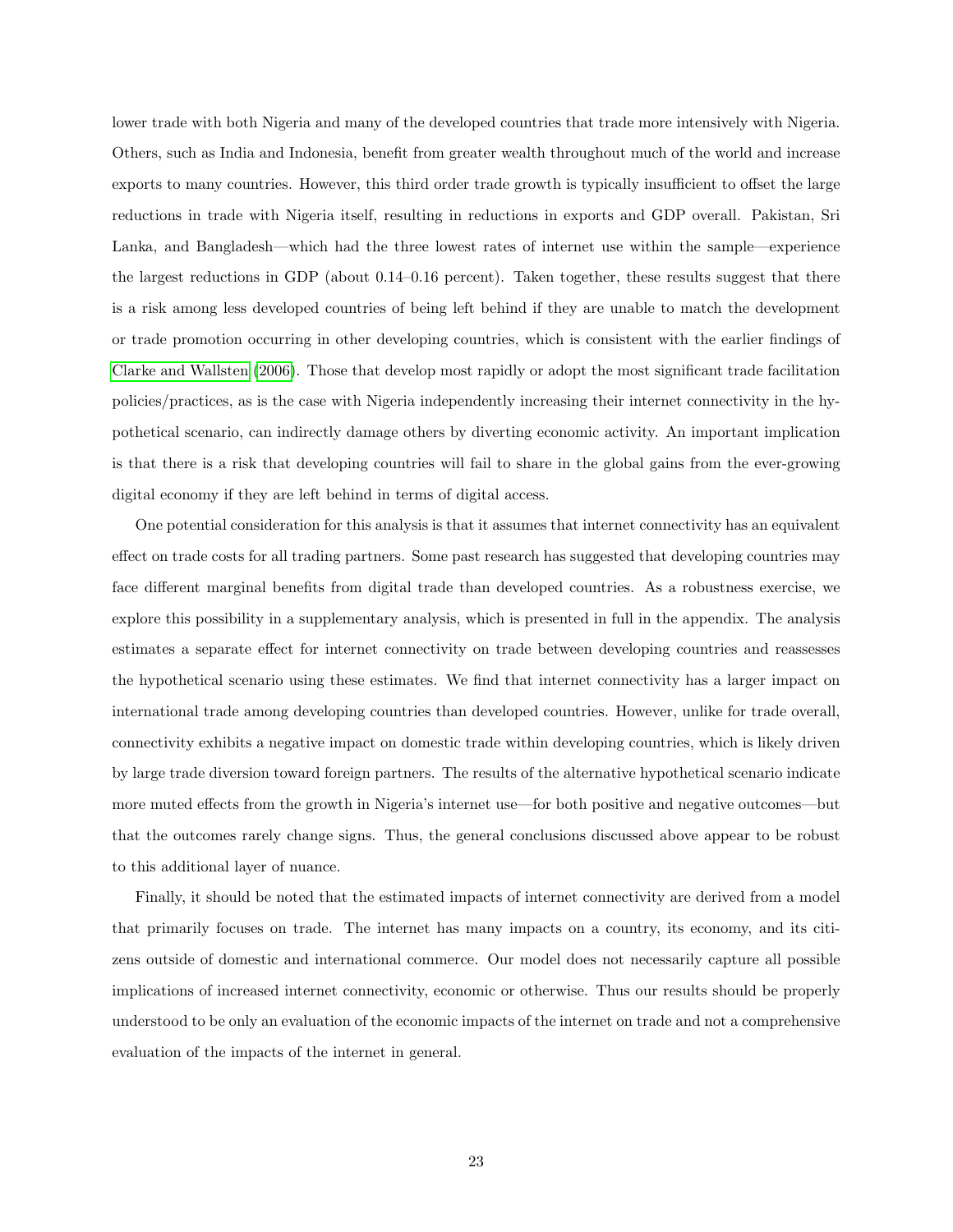## 5 Conclusion

This work examines role of digital trade determinants in trade. Using a theoretically motivated gravity model, we find new evidence that internet connectivity and data flow policies can represent powerful means of facilitating trade. The internet has significantly increased international and domestic trade in both goods and services. Additionally, policies promoting the free flow of data in PTAs have had a positive and significant effect on trade in services sectors. These findings also highlight the different roles that digital trade determinants play for goods and services. While use of the internet in trade is beneficial for both goods and services, it is a necessity for many services—a result that bears out in the distinct impact that digital trade determinants have on the extensive margin of services trade.

In order to study the global impacts of internet connectivity, we estimate the general equilibrium impacts of a hypothetical increase in internet use in a developing country. We find that if Nigeria were to increase its internet use up to the levels of Brazil, a similarly sized developing nation, the global impacts could be considerable. Nigeria's total exports would increase by more than 9 percent and its GDP would grow by nearly 16 percent. This change would benefit many other countries, particularly developed countries with high internet usage, but would come at a cost to less developed countries were they to not make similar improvements in internet connectivity. Thus, while the scenario makes clear the potential gains from internet connectivity, it also highlights the danger of developing countries falling behind as the digital economy continues to grow.

As trade becomes increasingly reliant on digital connectivity, understanding the implications of digital technology and the policies that govern it domestically and internationally is crucial. A wide range of new policies and practices are being enacted around the world that have potentially large and wide reaching effects on trade. As this paper demonstrates, future research should pay special attention to digital trade determinants as they continue to grow in prominence and evolve in reaction to the ever-changing digital landscape.

## References

- <span id="page-23-0"></span>Alaveras, G. and B. Martens (2015). International trade in online services. Institute for Prospective Technological Studies Digital Economy Working Paper 2015–08, European Commission, Brussels.
- <span id="page-23-1"></span>Anderson, J., I. Borchert, A. Mattoo, and Y. Yotov (2018). Dark costs, missing data: Shedding some light on services trade. European Economic Review 105, 193-214. DOI:[https://doi.org/10.1016/j.](https://doi.org/10.1016/j.euroecorev.2018.03.015) [euroecorev.2018.03.015](https://doi.org/10.1016/j.euroecorev.2018.03.015).
- <span id="page-23-3"></span>Anderson, J. E. (1979). A theoretical foundation for the gravity equation. The American Economic Review  $69(1)$ , 106-116. doi: <https://www.jstor.org/stable/1802501>.
- <span id="page-23-2"></span>Anderson, J. E., M. Larch, and Y. V. Yotov (2018). GEPPML: General equilibrium analysis with PPML. The World Economy  $41(10)$ , 2750–2782. doi: https://doi.org/10.1111/twec.12664.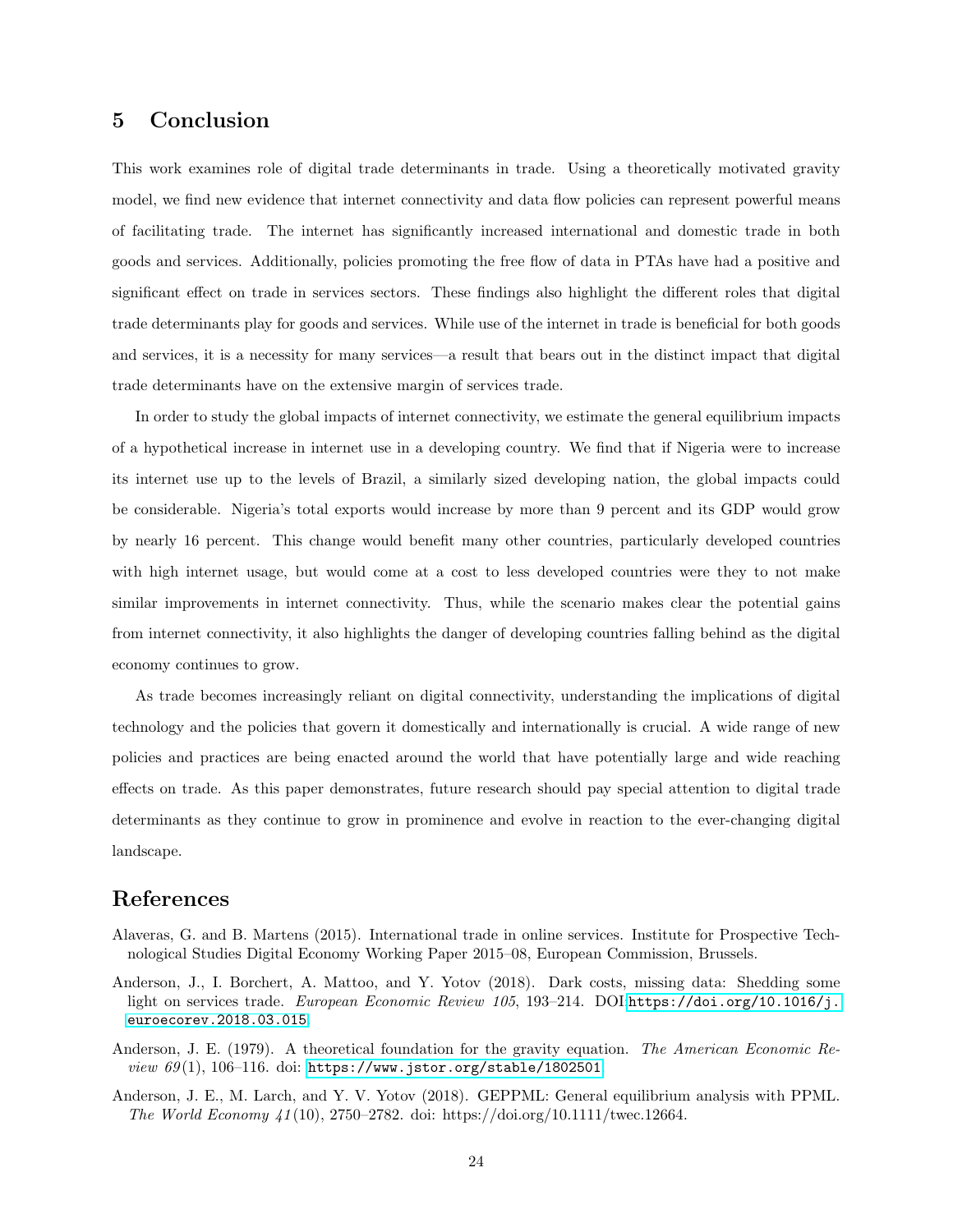- <span id="page-24-10"></span>Anderson, J. E. and E. van Wincoop (2003). Gravity with gravitas: A solution to the border problem. American Economic Review 93, 170–192. doi: <10.1257/000282803321455214>.
- <span id="page-24-6"></span>Anderson, J. E. and Y. V. Yotov (2016, March). Terms of trade and global efficiency effects of free trade agreements, 1990–2002. Journal of International Economics 99, 279–298. doi: [https://doi.org/10.](https://doi.org/10.1016/j.jinteco.2015.10.006) [1016/j.jinteco.2015.10.006](https://doi.org/10.1016/j.jinteco.2015.10.006).
- <span id="page-24-16"></span>Arkolakis, C., A. Costinot, and A. Rodríguez-Clare (2012). New trade models, same old gains? American Economic Review 102 (1), 94–130. DOI: <10.1257/aer.102.1.94>.
- <span id="page-24-11"></span>Baier, S. L. and J. H. Bergstrand (2007). Do trade agreements actually increase members' international trade? Journal of International Economics 71(1), 72-95. doi: [https://doi.org/10.1016/j.jinteco.](https://doi.org/10.1016/j.jinteco.2006.02.005) [2006.02.005](https://doi.org/10.1016/j.jinteco.2006.02.005).
- <span id="page-24-12"></span>Bergstrand, J. H., M. Larch, and Y. V. Yotov (2015). Economic integration agreements, border effects, and distance elasticities in the gravity equation. European Economic Review 78, 307-327. DOI: [https:](https://doi.org/10.1016/j.euroecorev.2015.06.003) [//doi.org/10.1016/j.euroecorev.2015.06.003](https://doi.org/10.1016/j.euroecorev.2015.06.003).
- <span id="page-24-1"></span>Blum, B. and A. Goldfarb (2006). Does the internet defy the law of gravity? Journal of International Economics 70 (2), 384–405. DOI: <https://doi.org/10.1016/j.jinteco.2005.10.002>.
- <span id="page-24-13"></span>Borchert, I., M. Larch, S. Shikher, and Y. V. Yotov (2021). The international trade and production database for estimation (ITPD-E). International Economics 166, 140-166. doi: [https://doi.org/10.1016/j.](https://doi.org/10.1016/j.inteco.2020.08.001) [inteco.2020.08.001](https://doi.org/10.1016/j.inteco.2020.08.001).
- <span id="page-24-7"></span>Brakman, S., H. Garretsen, and T. Kohl (2018). Consequences of Brexit and options for a 'global Britain'. Papers in Regional Science 97(1), 55-72. doi: <https://doi.org/10.1111/pirs.12343>.
- <span id="page-24-9"></span>Burri, M. and R. Polanco (2020). Digital trade provisions in preferential trade agreements: Introducing a new dataset. Journal of International Economic Law 23 (1), 187–220. DOI: [https://doi.org/10.1093/](https://doi.org/10.1093/jiel/jgz044) [jiel/jgz044](https://doi.org/10.1093/jiel/jgz044).
- <span id="page-24-4"></span>Choi, C.  $(2010)$ . The effect of the internet on services trade. *Economics Letters*  $109(2)$ ,  $102-104$ . DOI: <https://doi.org/10.1016/j.econlet.2010.08.005>.
- <span id="page-24-5"></span>Clarke, G. and S. Wallsten (2006). Has the internet increased trade? developed and developing country evidence. *Economic Inquiry 44* (3), 465–484. DOI: <10.1093/ei/cbj026>.
- <span id="page-24-14"></span>Correia, S., P. Guimarães, and T. Zylkin (2019). ppmlhdfe: Fast Poisson Estimation with High-Dimensional Fixed Effects.
- <span id="page-24-8"></span>Egger, P. H. and F. Toubal (2016). Common spoken languages and international trade. In V. Ginsburg and S. Weber (Eds.), The Palgrave Handbook of Economics and Language. London: Palgrave Macmillan. doi: [https://doi.org/10.1007/978-1-137-32505-1\\_10](https://doi.org/10.1007/978-1-137-32505-1_10).
- <span id="page-24-15"></span>Engel, J., D. Kokas, G. Lopez-Acevedo, and M. Maliszewska (2021). The distributional impacts of trade: Empirical innovations, analytical tools, and policy responses. Trade and development series, World Bank Group, Washington, DC. doi: <10.1596/978-1-4648-1704-5>.
- <span id="page-24-0"></span>Fernandes, A. M., A. Mattoo, H. Nguyen, and M. Schiffbauer (2019). The internet and Chinese exports in the pre-Ali Baba era. Journal of Development Economics 138, 57–76. doi: [https://doi.org/10.1016/](https://doi.org/10.1016/j.jdeveco.2018.11.003) [j.jdeveco.2018.11.003](https://doi.org/10.1016/j.jdeveco.2018.11.003).
- <span id="page-24-2"></span>Freund, C. and D. Weinhold (2002). The internet and international trade in services. The American Economic Review 92 (2), 236–240. DOI: <10.1257/000282802320189320>.
- <span id="page-24-3"></span>Freund, C. and D. Weinhold (2004). The effect of the internet on international trade. Journal of International Economics 62(1), 171–189. DOI: [https://doi.org/10.1016/S0022-1996\(03\)00059-X](https://doi.org/10.1016/S0022-1996(03)00059-X).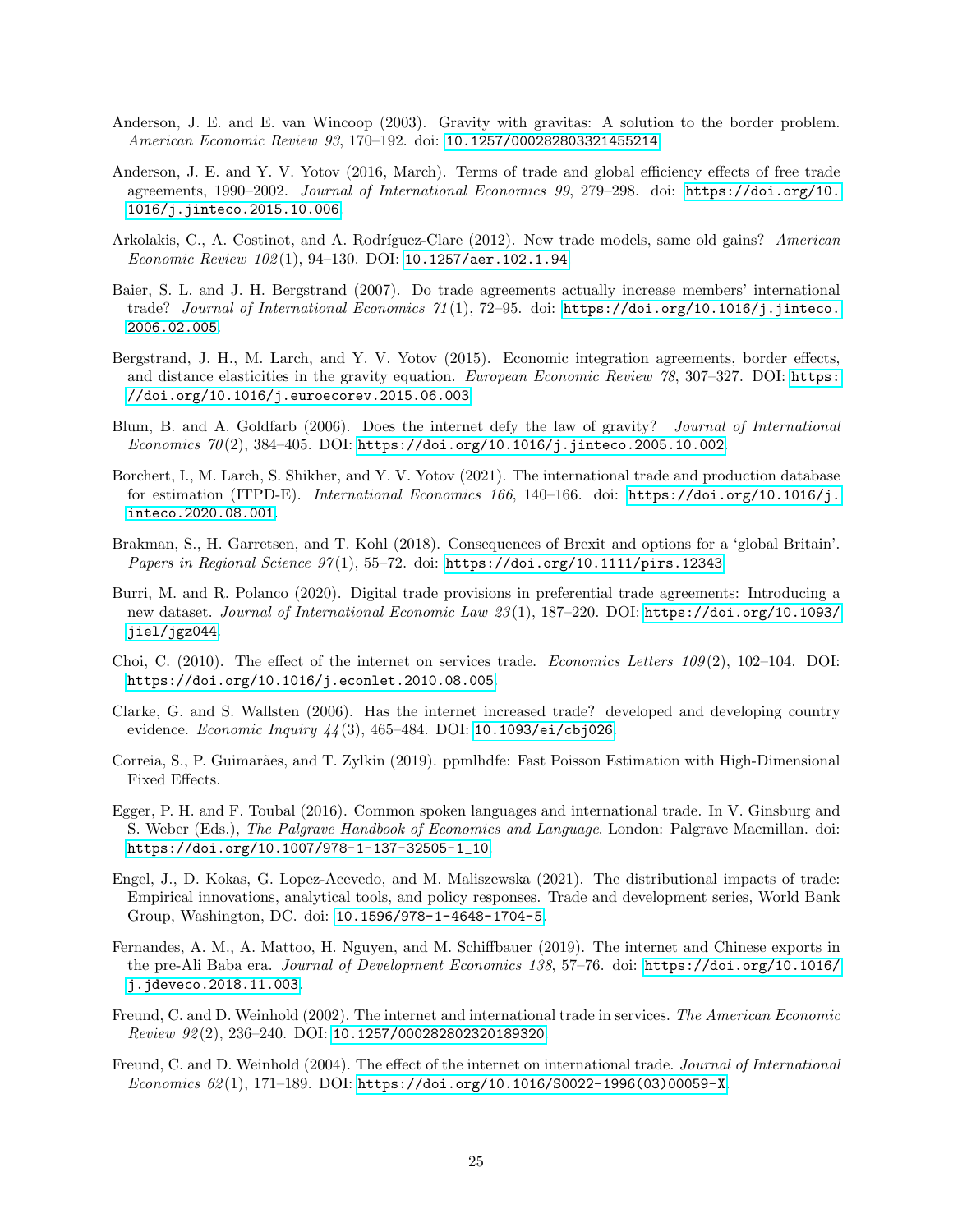- <span id="page-25-2"></span>Gnangnon, S. K. (2020). Effect of the internet on services export diversification. Journal of Economic Integration 35 (3), 519–558. doi: <https://doi.org/10.11130/jei.2020.35.3.519>.
- <span id="page-25-1"></span>Goldfarb, A. and C. Tucker (2019). Digital economics. Journal of Economic Literature  $57(1)$ , 3–43. DOI: <https://doi.org/10.1257/jel.20171452>.
- <span id="page-25-8"></span>Gurevich, T., P. R. Herman, F. Toubal, and Y. V. Yotov (2021). One nation, one language? domestic language diversity, trade and welfare. CESifo working paper no. 8860.
- <span id="page-25-14"></span>Handley, K. and N. Limão (2017). Policy uncertainty, trade, and welfare: Theory and evidence for China and the United States. American Economic Review  $107(9)$ , 2731–83. doi: 10.1257/aer.20141419.
- <span id="page-25-10"></span>Head, K. and T. Mayer (2014). Gravity equations: Workhorse, toolkit, and cookbook. In G. Gopinath, E. Helpman, and K. Rogoff (Eds.), *Handbook of International Economics*, Volume 4, pp. 131–195. Elsevier. doi: <https://doi.org/10.1016/B978-0-444-54314-1.00003-3>.
- <span id="page-25-11"></span>Hellmanzik, C. and M. Schmitz (2015). Virtual proximity and audiovisual services trade. European Economic Review 77, 82–101. DOI: <https://doi.org/10.1016/j.euroecorev.2015.03.014>.
- <span id="page-25-12"></span>Hellmanzik, C. and M. Schmitz (2017). Taking gravity online: The role of virtual proximity in international finance. Journal of International Money and Finance 77, 164–179. DOI: [https://doi.org/10.1016/j.](https://doi.org/10.1016/j.jimonfin.2017.07.001) [jimonfin.2017.07.001](https://doi.org/10.1016/j.jimonfin.2017.07.001).
- <span id="page-25-16"></span>Herman, P. R. (2021, April). gegravity: General equilibrium gravity modeling in Python. USITC Office of Economics Working Paper 2021–04–B, U.S. International Trade Commission.
- <span id="page-25-3"></span>Hortasçsu, A., F. A. Martínex-Jerez, and J. Douglas (2009). The geography of trade in online transactions: Evidence from eBay and MercadoLibre. American Economic Journal: Microeconomics 1(1), 3-43. DOI: <10.1257/mic.1.1.53>.
- International Telecommunication Union (ITU). World telecommunication/ICT indicators database. Accessed March 19, 2021 from <https://databank.worldbank.org/>.
- <span id="page-25-15"></span>Lamprecht, P. and S. Miroudot (2020). The value of market access and national treatment commitments in services trade agreements. The World Economy  $43(11)$ , 2880–2904. doi: [https://doi.org/10.1111/](https://doi.org/10.1111/twec.13037) [twec.13037](https://doi.org/10.1111/twec.13037).
- <span id="page-25-13"></span>Larch, M., J. Wanner, Y. V. Yotov, and T. Zylkin (2019). Currency unions and trade: A ppml re-assessment with high-dimensional fixed effects. Oxford Bulletin of Economics and Statistics  $83(3)$ . doi: [https:]( https://doi.org/10.1111/obes.12283) [//doi.org/10.1111/obes.12283]( https://doi.org/10.1111/obes.12283).
- <span id="page-25-4"></span>Lendle, A., M. Olarreaga, S. Schropp, and P.-L. Vézina (2009). The geography of trade in online transactions: Evidence from ebay and mercadolibre. American Economic Journal: Microeconomics 1 (1), 3–43. DOI: <10.1257/mic.1.1.53>.
- <span id="page-25-6"></span>Lin, F. (2015). Estimating the effect of the internet on international trade. The Journal of International Trade & Economic Development 24 (3), 409–428. doi: <http://dx.doi.org/10.1080/09638199.2014.881906>.
- <span id="page-25-5"></span>Liu, L. and H. Nath (2013). Information and communications technology and trade in emerging market economies. Emerging Market Finance & Trade  $49(6)$ , 67-87. DOI: <10.2753/REE1540-496X490605>.
- <span id="page-25-9"></span>Melitz, J. and F. Toubal (2014). Native language, spoken language, translation and trade. Journal of International Economics 93 (2), 351–363. doi: <https://doi.org/10.1016/j.jinteco.2014.04.004>.
- <span id="page-25-0"></span>Monteiro, J.-A. and R. Teh (2017). Provisions on electronic commerce in regional trade agreements. WTO Staff Working Paper ERSD-2017-11, World Trade Organization, Geneva. DOI: [http://dx.doi.org/10.](http://dx.doi.org/10.30875/82592628-en) [30875/82592628-en](http://dx.doi.org/10.30875/82592628-en).
- <span id="page-25-7"></span>Riker, D. (2014, December). Internet use and openness to trade. USITC Office of Economics Working Paper 2014-12C, U.S. International Trade Commission, Washington, DC. DOI: [https://dx.doi.org/10.1787/](https://dx.doi.org/10.1787/b9be6cbf-en) [b9be6cbf-en](https://dx.doi.org/10.1787/b9be6cbf-en).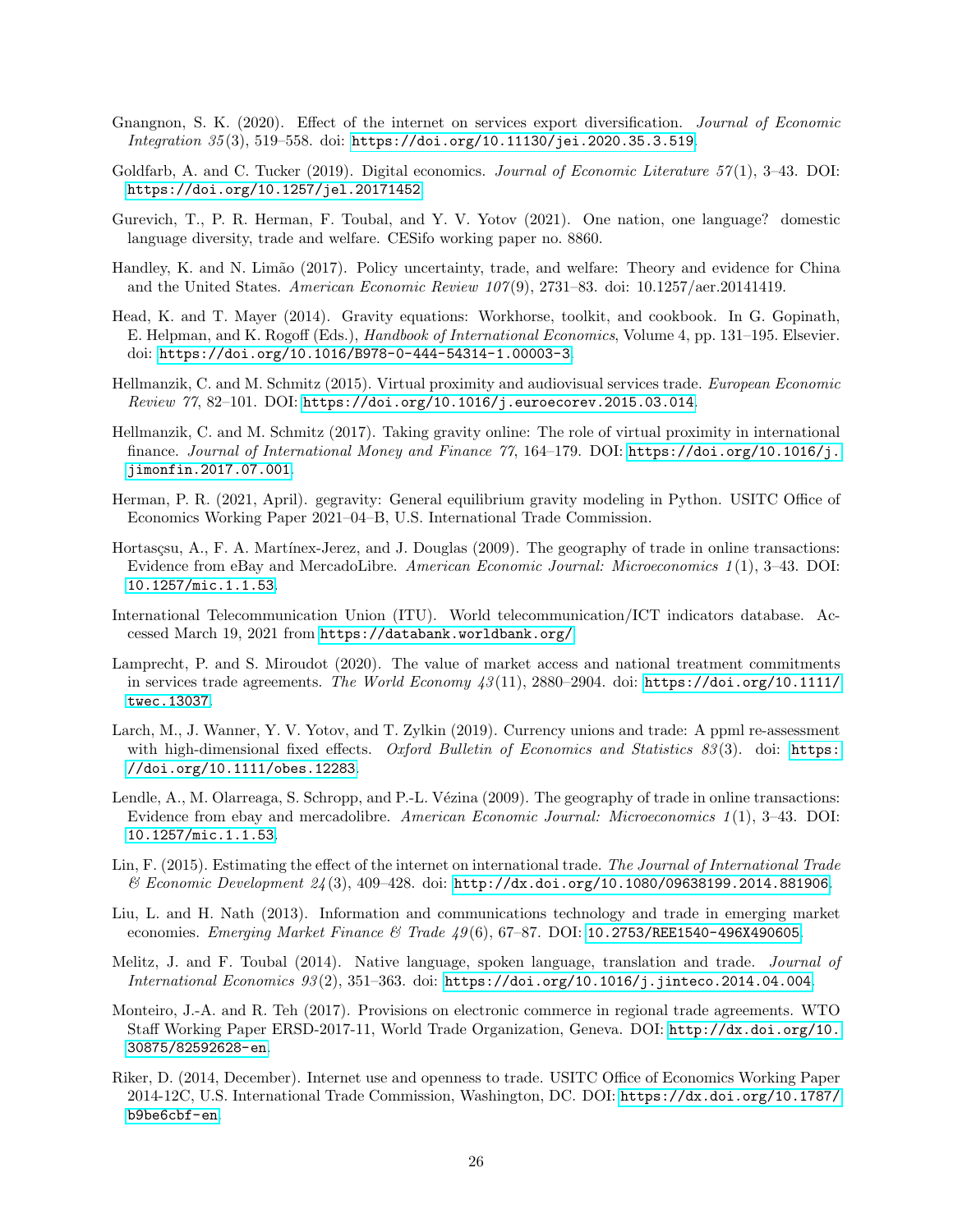- <span id="page-26-8"></span>Santos Silva, J., S. Tenreyro, and K. Wei (2014). Estimating the extensive margin of trade. Journal of International Economics 93 (1), 67–75. DOI: <https://doi.org/10.1016/j.jinteco.2013.12.001>.
- <span id="page-26-6"></span>Santos Silva, J. M. C. and S. Tenreyro (2006). The log of gravity. The Review of Economics and Statistics 88 (4), 641–658. doi: <https://doi.org/10.1162/rest.88.4.641>.
- <span id="page-26-2"></span>Spiezia, V. and J. Tscheke (2020, September). International agreements on cross-border data flows and international trade: A statistical analysis. Oecd science, technology, and industry working papers, Organisation for Economic Cooperation and Development, Paris. DOI: <https://dx.doi.org/10.1787/b9be6cbf-en>.
- <span id="page-26-0"></span>USITC (2019). U.S.-Mexico-Canada trade agreement: Likely impact on the U.S. economy and on specific industry sectors. Investigation Number: TPA 105-003 publication 4889, United States International Trade Commission, Washington, DC.
- <span id="page-26-4"></span>USITC (2021). Economic impact of trade agreements implemented under trade authorities procedures, 2021 report. Investigation Number: TPA 105-008 publication 5199, United States International Trade Commission, Washington, DC.
- <span id="page-26-3"></span>van der Marel, E. and M. Ferracane (2021). Do data policy restrictions inhibit trade in services? Review of World Economics 157, 727–776. doi: <https://doi.org/10.1007/s10290-021-00417-2>.
- <span id="page-26-1"></span>Vemuri, V. and S. Siddiqi (2009). Impact of commercialization of the internet on intenrational trade: A panel study using the extended gravity model. The International Trade Journal 23(4), 458–484. DOI: <10.1080/08853900903223792>.
- <span id="page-26-7"></span>Weidner, M. and T. Zylkin (2021). Bias and consistency in three-way gravity models. Journal of International Economics 132, 103513.
- <span id="page-26-9"></span>World Bank (2021). World Development Report 2021: Data for Better Lives. Washington, DC: The World Bank. doi: <https://doi.org/10.1596/978-1-4648-1600-0>.
- <span id="page-26-5"></span>Yotov, Y. V., R. Piermartini, J.-A. Monteiro, and M. Larch (2016). An Advanced Guide to Trade Policy Analysis: The Structural Gravity Model (Online Revised Version). World Trade Organization and the United Nations Conference on Trade and Development. doi: <https://doi.org/10.30875/abc0167e-en>.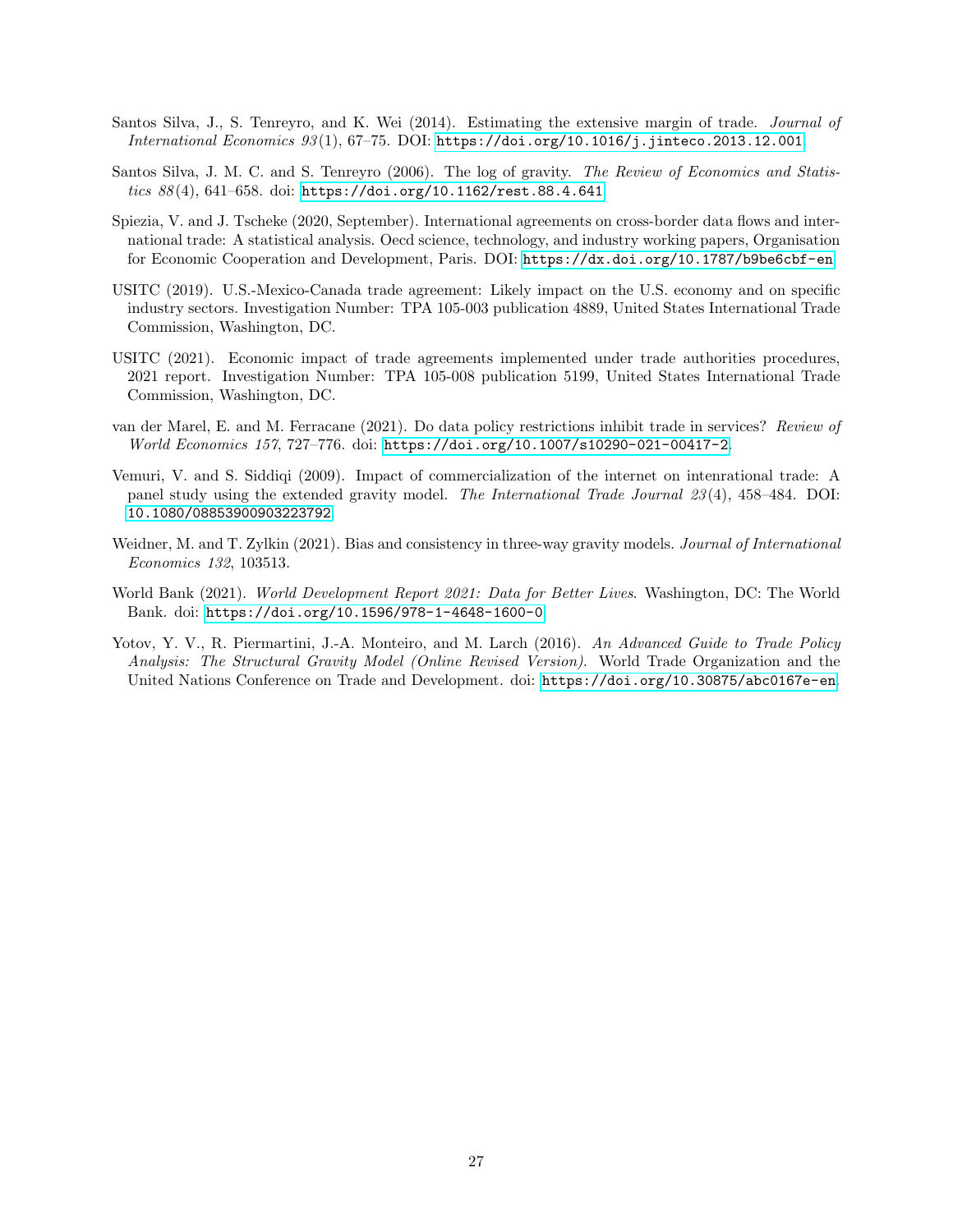## A Appendix

#### A.1 Differing Internet Effects in Developing Countries

The main analysis presented in section [4](#page-16-0) assumes that internet connectivity has the same direct effect on trade for all countries, regardless of their level of development. It may, however, be the case that the internet has a different impact on lower-income, developing countries than developed countries. For example, developing countries may tend to trade products for which there is less (or more) benefit from internet connectivity relative to the rest of the world. As evidence of such a difference, [Clarke and Wallsten](#page-24-5) [\(2006\)](#page-24-5) found that internet penetration increased trade between developing and developed countries but not between two developed countries. As a robustness exercise, we explore the possibility that internet penetration has a different impact on trade among developing countries by adding two additional terms to our empirical model. The new terms add an interaction between the foreign/domestic internet connectivity terms and an indicator for trade flows between two developing countries (low- and middle-income countries, again following World Bank classifications). The estimates for these terms identify whether the effects of the internet on international and domestic trade are larger or smaller for trade between developing countries than for trade between other country pairs. While there are many possible combinations of developed and developing country groupings for which a heterogeneous impact could potentially be estimated, we focus on the combination of developing to developing, which was inspired by [Clarke and Wallsten](#page-24-5) [\(2006\)](#page-24-5).

The gravity model estimates for the developing country interactions, which are presented in table [A1,](#page-10-0) indicate that there are differences in the effects of the internet on trade between developing countries compared to between other countries. For international flows, the effects of internet connectivity are larger for trade between developing countries, suggesting that digital connectivity represents a particularly important means of trade facilitation for lower-income countries. The estimates for domestic trade, however, indicate that internet use in a developing country tends to decrease domestic shipments. This is likely reflective of a relatively large diversion of trade away from the domestic market towards international partners.

That the internet has a different effect on trade between developing countries may impact the estimated effects of our hypothetical scenario looking at Nigeria. These new estimates imply larger effects between Nigeria and other developing countries, strong negative rather than positive effects for its domestic trade, and smaller effects on its trade with high-income countries. In order to quantify these differences, we replicate the general equilibrium analysis using the estimates from table [A1.](#page-10-0) The results of this alternative simulation are presented in table [A2](#page-12-0)

The main effects of controlling for different internet influences among developing countries is that the impacts of raising Nigeria's internet use are more muted on both Nigeria and most other countries. The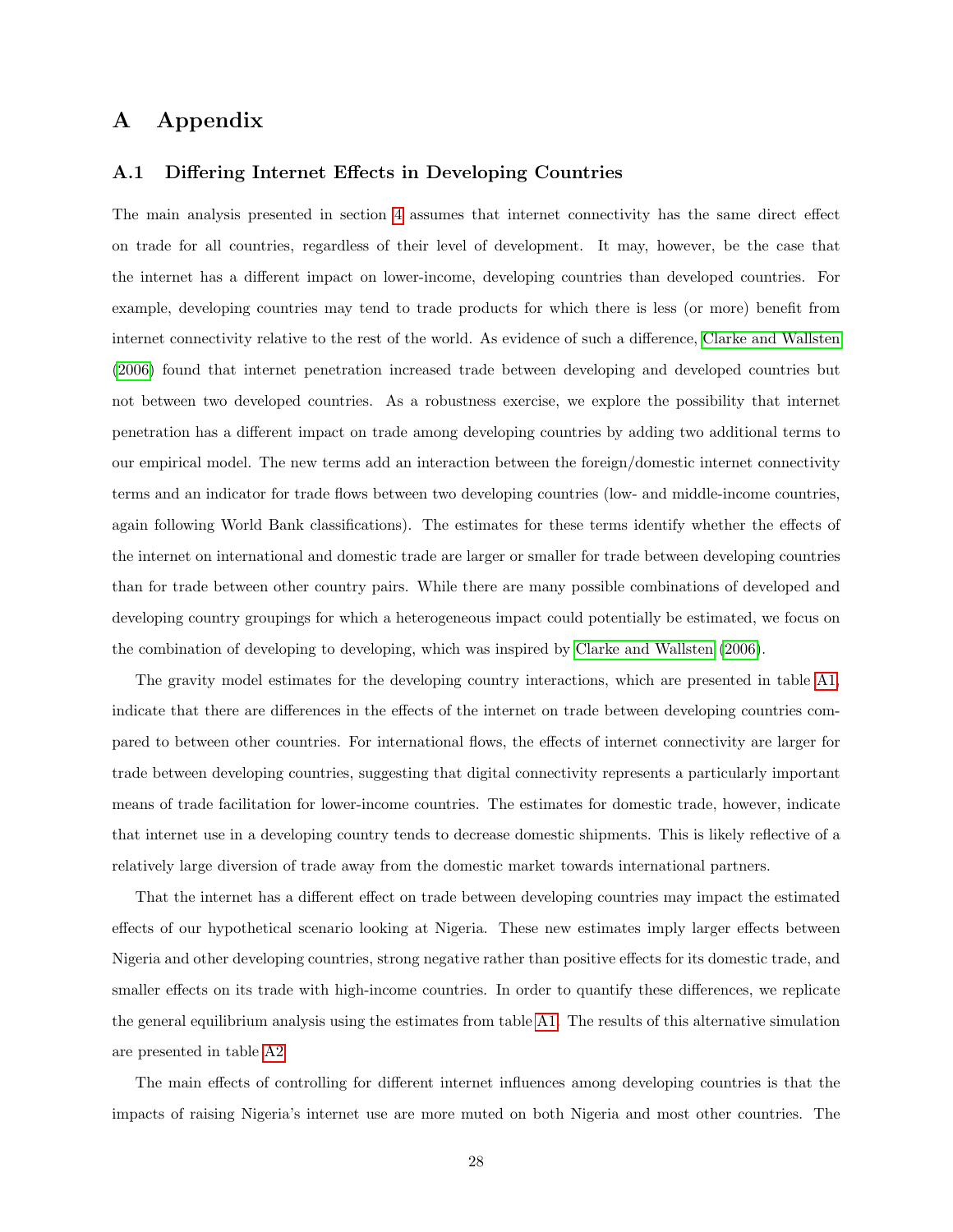growth in Nigeria's exports is 6.4 percent, compared to 9.2 percent using the original measure of internet connectivity. This reduction is largely due to the fact that the estimates in table [A1](#page-10-0) indicate a smaller effect for internet connectivity between Nigeria and high-income countries, resulting in lower trade growth between these pairs. There is also less trade diversion away from many of the other developing countries, resulting in smaller reductions in their exports. In fact, in some cases, there is trade growth between Nigeria and other developing countries where there was previously reductions. For example, these reversals include increased exports to Bulgaria and Brazil as well as increased imports from Mexico and Romania. These changes are due to the combination of lower trade diversion and a heightened impact of internet connectivity on trade between developing countries.

Perhaps the largest impact of using the developing-country-specific estimates is on Nigeria's domestic trade. In addition to the indirect trade diversion effect discussed above, the new estimates also indicate a strong direct reduction in trade stemming from increased internet connectivity. The result of these forces is that domestic trade in Nigeria decreases by 61 percent, compared to only 33 percent before.

The more muted effects found for trade extend to real GDP as well. Nigeria's GDP is estimated to increase by 9.4 percent, compared to 15.8 before. Similarly, the effects on the GDPs of other countries are mostly smaller too. The countries most negatively affected by the increase in Nigeria's internet use—Pakistan, Sri Lanka, and Bangladesh—fair slightly better, facing losses in GDP that are about 42 percent lower than before. Most countries that benefited from the change experience smaller gains, including South Korea and Norway, which experienced 20–30 percent reductions in GDP growth relative to the main analysis. Notably, some countries experience greater gains under the alternative specification. In particular, Kazakhstan and Saudi Arabia experience higher GDP growth under the alternative specification, due largely to the fact that both are categorized as developing but have Internet connectivity rates comparable to many high-income countries.

Ultimately, the welfare estimates under the alternative specification in which the internet has different effects for developing to developing trade are largely consistent with the main analysis. Nigeria and developed countries with high internet use benefit most from internet growth in Nigeria while other developing countries tend to face economic losses. In most cases, the gains and losses are smaller but rarely differ in sign. The higher estimated impact of internet use on developing country trade offsets some of the losses to developing countries but rarely eliminates them. Thus, the notion that there is a risk to developing countries being left behind in the digital economy remains.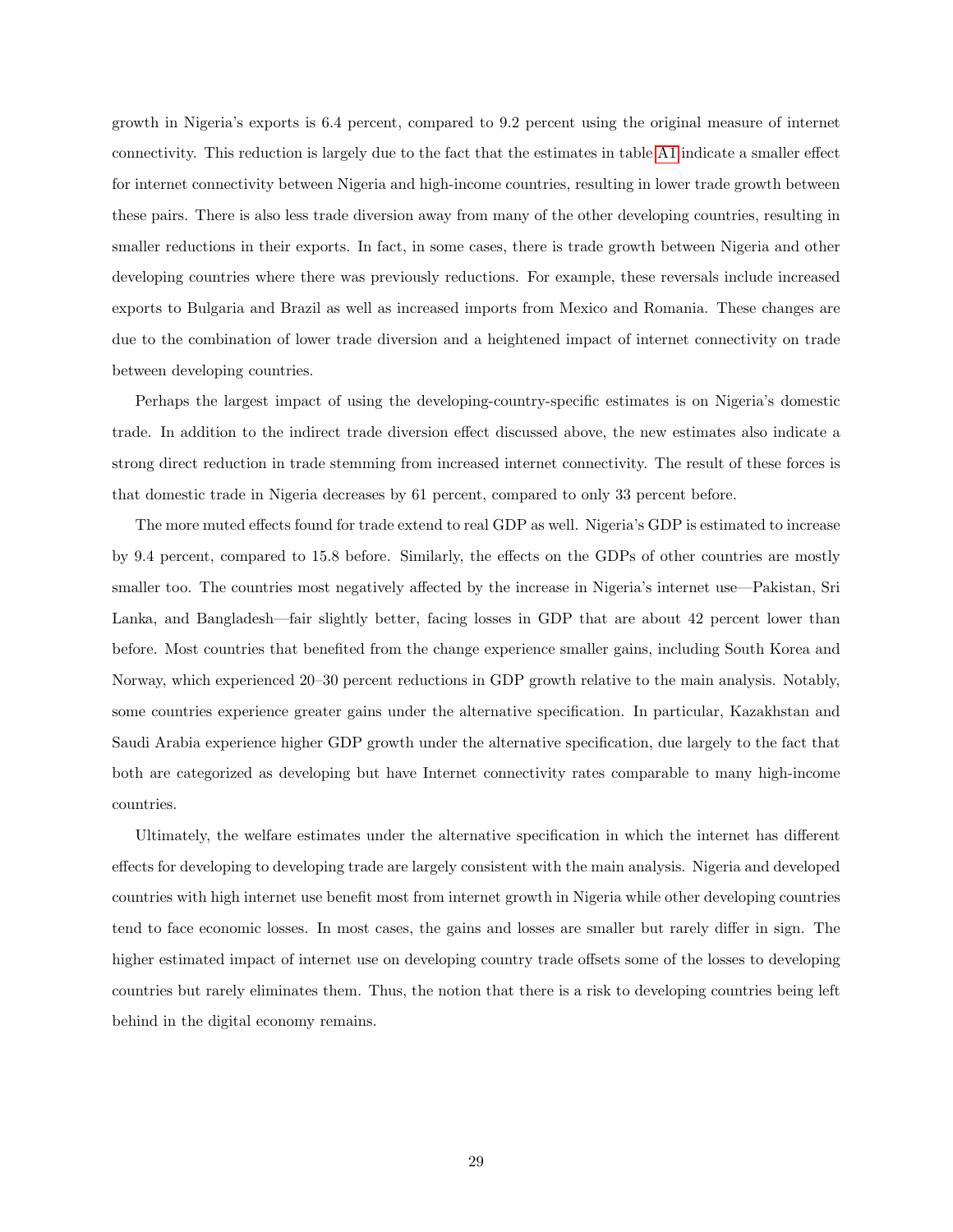|                                                                  | (1)         |
|------------------------------------------------------------------|-------------|
| <b>PTA</b>                                                       | $0.124***$  |
|                                                                  | (0.0418)    |
| EU membership                                                    | $0.124***$  |
|                                                                  | (0.0429)    |
| Internet connectivity $\times$ International                     | $1.078***$  |
|                                                                  | (0.343)     |
| Internet connectivity $\times$ International $\times$ Developing | $0.671**$   |
|                                                                  | (0.339)     |
| Internet connectivity $\times$ Domestic                          | $0.890**$   |
|                                                                  | (0.403)     |
| Internet connectivity $\times$ Domestic $\times$ Developing      | $-2.504***$ |
|                                                                  | (0.321)     |
| $PTA \times Data flow$ provision                                 | 0.0333      |
|                                                                  | (0.0209)    |
| Dependent variable                                               | Trade value |
| N                                                                |             |
| AIC                                                              |             |

Table A1: Gravity model estimates for internet effects on trade between developing countries

Note: This table presents estimates derived from the gravity model of trade. Developing countries include those classified as low- or middle-income by the World Bank in 2020. Exporter-importer, exporter-year, importer-year, and border-year fixed effects were included in all specifications but not reported for brevity. Standard errors were clustered at the country-pair level and are reported in parentheses. \* $p < 0.10,$  \*\* $p < 0.05,$  \*\*\*  $p < 0.01.$